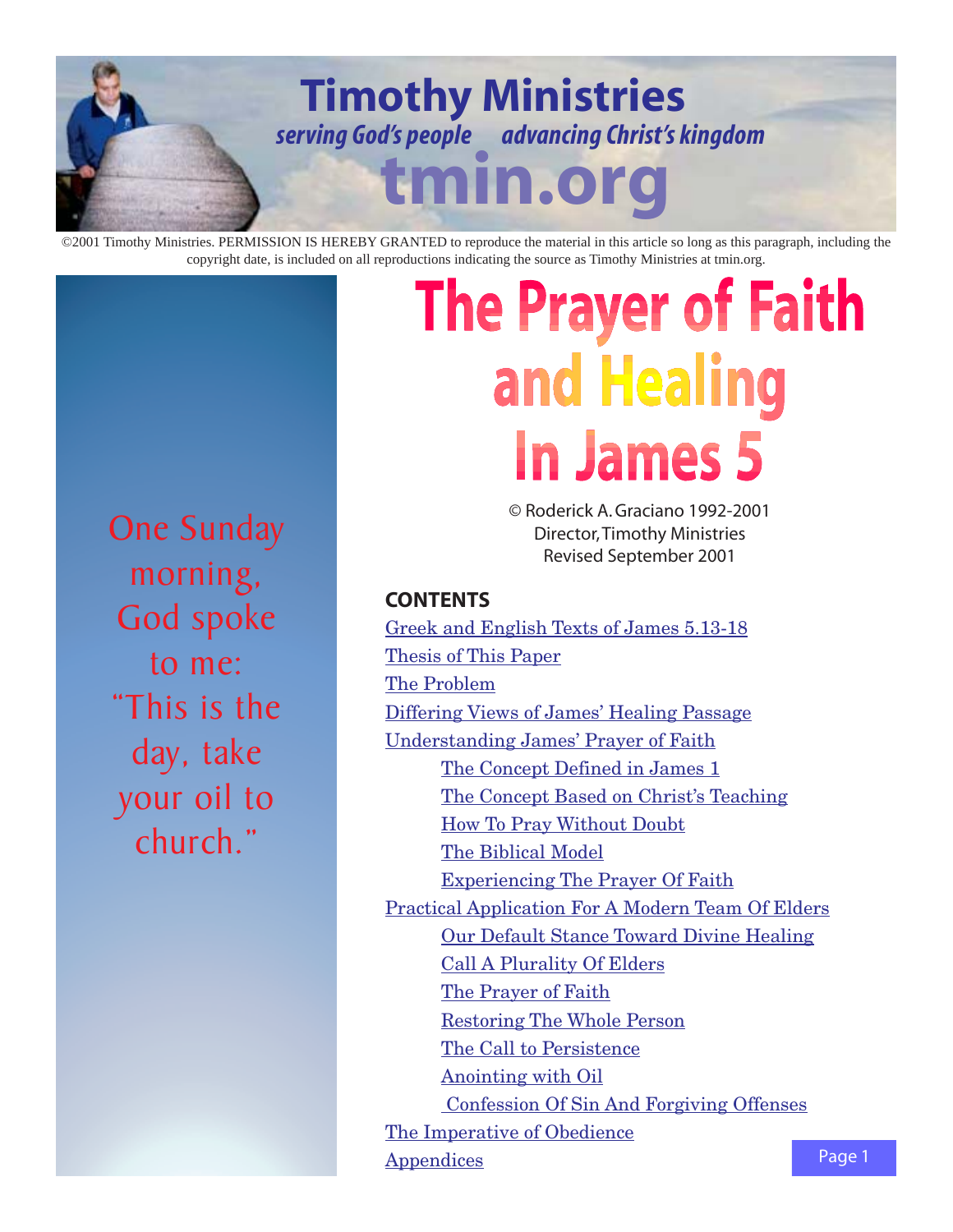## <span id="page-1-0"></span>**The Greek and English Texts of James 5.13-18**

- 13 Κακοπαθεί τις έν ύμιν: προσευχέσθω· εύθυμει τις: ψαλλέτω.
- 14 ασθενεί τις έν ύμιν; προσκαλεσάσθω τούς πρεσβυτέρους της εκκλησίας, και προσευξάσθωσαν έπ' αὐτὸν ἀλείψαντες [αὐτὸν] ἐλαίω ἐν τῶ ὀνόματι τοῦ κυρίου·
- 15 kai ή εὐχὴ τῆς πίστεως σώσει τὸν κάμνοντα[,1](#page-19-0) καὶ ἐγερεῖ αὐτὸν ὁ κύριος· κἂν ἁμαρτίας  $\hat{\eta}$  πεποιηκώς, αφεθήσεται αυτώ.
- 16 έξομολογείσθε οὖν άλλήλοις τὰς ἁμαρτίας καὶ εὔχεσθε ὑπὲρ ἀλλήλων, ὅπως ἰαθῆτε[.2](#page-19-0) πολύ ισχύει δέησις δικαίου ενεργουμένη.
- 17 Hλίας άνθρωπος ην ομοιοπαθής ημίν, και προσευχη προσηύξατο<sup>3</sup> του μη βρέξαι, και ούκ εβρεξεν έπι τής γής ένιαυτούς τρείς και μήνας έξ·
- 18 και πάλιν προσηύξατο, και ο ουρανος υετον έδωκεν και ή γη εβλάστησεν τον καρπον  $\alpha \dot{\nu}$   $\tau$   $\hat{\eta}$   $\varsigma$ .<sup>[4](#page-19-0)</sup>
	- \* \* \*
- 13 Is anyone among you suffering? Let him pray. Is anyone cheerful? Let him sing praises.
- 14 Is anyone among you sick? Let him call for the elders of the church, and let them pray over him, anointing him with oil in the name of the Lord;
- 15 and the prayer offered in faith will restore the one who is sick, and the Lord will raise him up, and if he has committed sins, they will be forgiven him.
- 16 Therefore, confess your sins to one another, and pray for one another, so that you may be healed. The effective prayer of a righteous man can accomplish much.
- 17 Elijah was a man with a nature like ours, and he prayed earnestly that it might not rain; and it did not rain on the earth for three years and six months.
- 18 And he prayed again, and the sky poured rain, and the earth produced its fruit.<sup>5</sup>

## **Thesis**

James' teaching on the prayer of faith ( $\eta \in \dot{v} \times \eta$   $\tau \hat{\eta}$   $\tau \hat{\eta}$   $\tau$  ( $\sigma \tau \in \omega$ ) is based squarely on the teaching of Jesus as later recorded in Mark 11.22-25 and Matthew 21.21,22. Faith in this context is an undoubting assurance that God will grant a *specific* prayer. Such undoubting assurance is a gift from God, acquired by petitioners only as they discern God's will with regard to a specific prayer concern. The pursuit of this discernment is a discipline encouraged by such passages as 1 John 5.14,15, and is based on the presupposition that God still speaks to His people today about their specific circumstances. In this passage, James focuses upon physiological healing, but his teaching reveals God's concern for the whole person.

## **The Problem**

David O'Brien raises a painfully familiar question to state the problem with James' healing passage: "The Bible says we will be healed if we have the elders of the church pray for us. Why doesn't God heal everyone we pray for (James 5:14-16)?["6](#page-19-0) As a church elder for many years I've faced this mystery repeatedly. James' statement seems straightforward and unequivocal: "the prayer offered in faith *will* restore the one who is sick." We've done much introspection, however, since many whom we've anointed with oil and prayed for have *not* been healed. Did we lack faith? Did we pray with impure motives? Was the sick person hiding unconfessed sin? Should we have used real olive oil? Does God not heal this way after the apostolic age? Have we completely misunderstood what James

was driving at? The many questions raised by our unsuccessful prayers for healing, have tempted us to throw up our hands in defeat and avoid the James 5 passage altogether, and that brings us to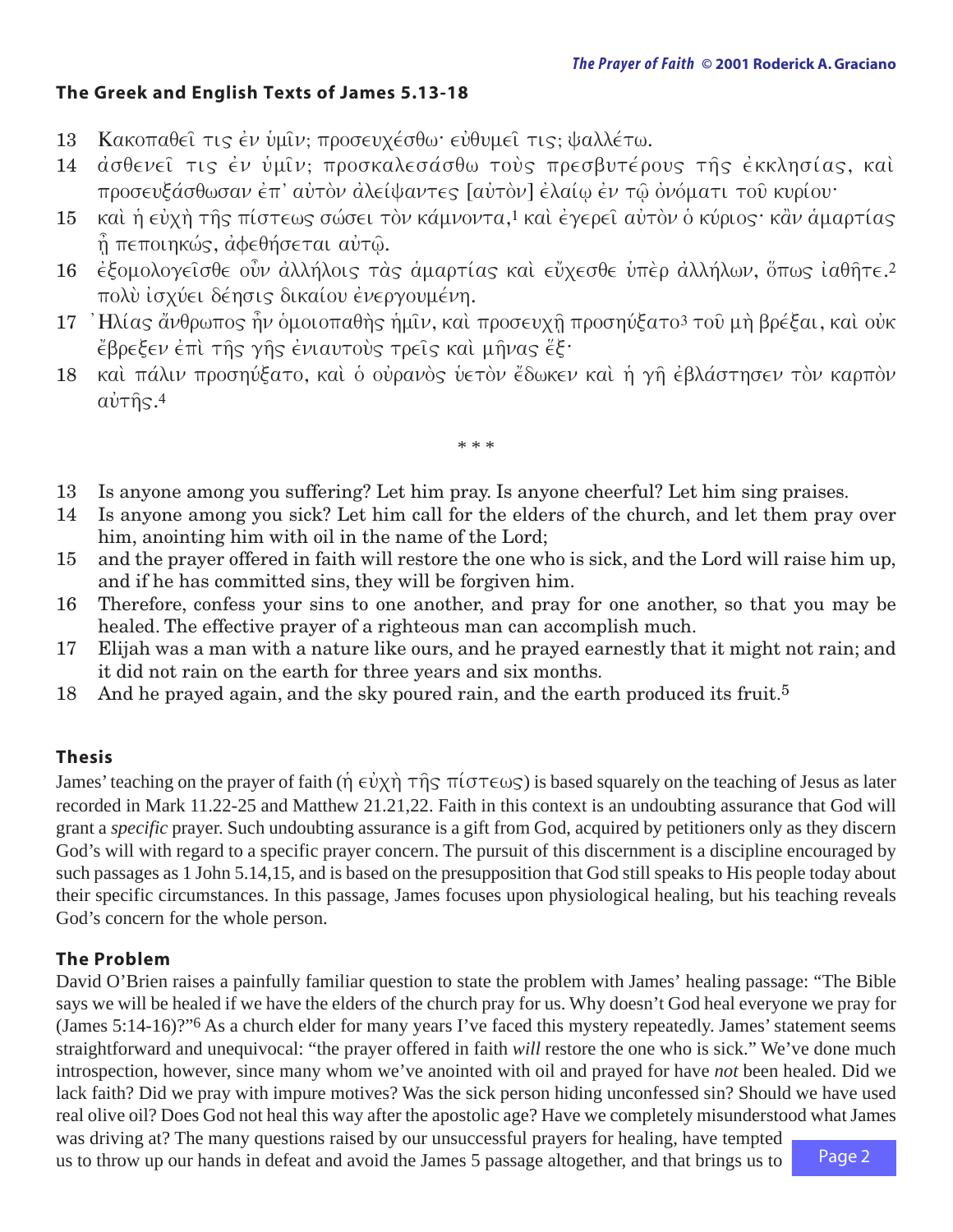<span id="page-2-0"></span>the real problem, i.e., the spiritual problem of this text: Satan does not wish us to implement the transforming principles of James 5! It is in the hope of overcoming his devices and of transforming lives for Christ's sake by "the prayer of faith" that I present the following teaching.

## **Differing Views of James' Healing Passage**

## *Power in the Oil*

As the church has wrestled with James' healing passage through the centuries, many contrasting interpretations of have emerged. Morton T. Kelsey summarizes a sacramental understanding of the anointing oil as held by the church in the fourth century:

Besides services for visiting the sick, there were also prayers for sanctifying the oil and other objects which might be used to convey healing. *Bishop Sarapion's Prayer-Book* (IV.17) and the *Apostolic Constitutions* (VIII.29) both provided special prayers at the Eucharist for blessing oil, bread, or even water for the sick, which were then taken to sick persons to heal them. Oil in particular was a "sacramental" that could heal when power was given through the prayers and sacraments of the church[.7](#page-19-0)

Working from the sacramental presupposition, contemporaries of Athanasius would have viewed the sanctified oil as a key to James' promise of healing. Were they with us today, fourth-century ecclesiastics might blame our ineffective application of the James text on the Protestant indifference toward holy objects and substances. After all, aren't there scriptural precedents for handkerchiefs conveying healing in passages like Acts 19.11,12? We can't help but turn away in revulsion from such sacramental thinking, however, for the idea of "magical" oil carries the smell of that religious synthesis with pagan rituals that occurred in the Constantinian world. We return to the standard of the Bible and find that God only used objects as vehicles of His grace when those objects could point people's hearts directly back to Him as the true source of spiritual blessing. Oil, and other objects, correctly used can still do that, but we are repulsed by the superstitious practices in the early church that led people to place their faith in the oil rather than in God. Such practices not only inclined the populace toward idolatry, but also made them vulnerable to the abuses of a corrupt clergy. Christ began his teaching in Mark 11.22-25 with the words, "Have faith in God." We must remain committed to this God-ward orientation. Let us anoint with oil as James instructs, but let us avoid doing it in any way that distracts people from faith toward God. The power is not in the oil!

## *Spiritual Healing Only*

The upheaval of the barbarian conquests brought the theological pendulum swinging back the other direction from the church's early inclination toward the magical. We see antisupernaturalist leanings all around us today, but there were also such tendencies among theologians in the dark ages, even while the general populace remained grossly superstitious. Morton Kelsey carefully traces the forces that compelled western, medieval theologians to decide "there was no need for God to continue to break through into the lives of men." Giant intellects like Thomas Aquinas expounded a world view in which "one might expect no further revelations or healings as the natural interaction of man and God, but only under extraordinary conditions.["8](#page-19-0) Though reports of healings continued among the laity of the time, the sacerdotal emphasis shifted from healing to forgiveness of sin. In the mind of the church, the focus of the James passage became spiritual restoration rather than physical.

This interpretation from the dark ages remains popular today, even among non-Catholics. Can we support it exegetically? The Greek terms translated *sick, sick person,* and *healed* are used metaphorically in the epistles and in the prophets (as translated in the Septuagint). Is it possible that James wrote a metaphorical prescription for spiritual illness, describing a ceremony for spiritual healing that he never intended to be applied to physical disease?

To answer this question we must recognize the thoroughly Hebraic nature of James' epistle.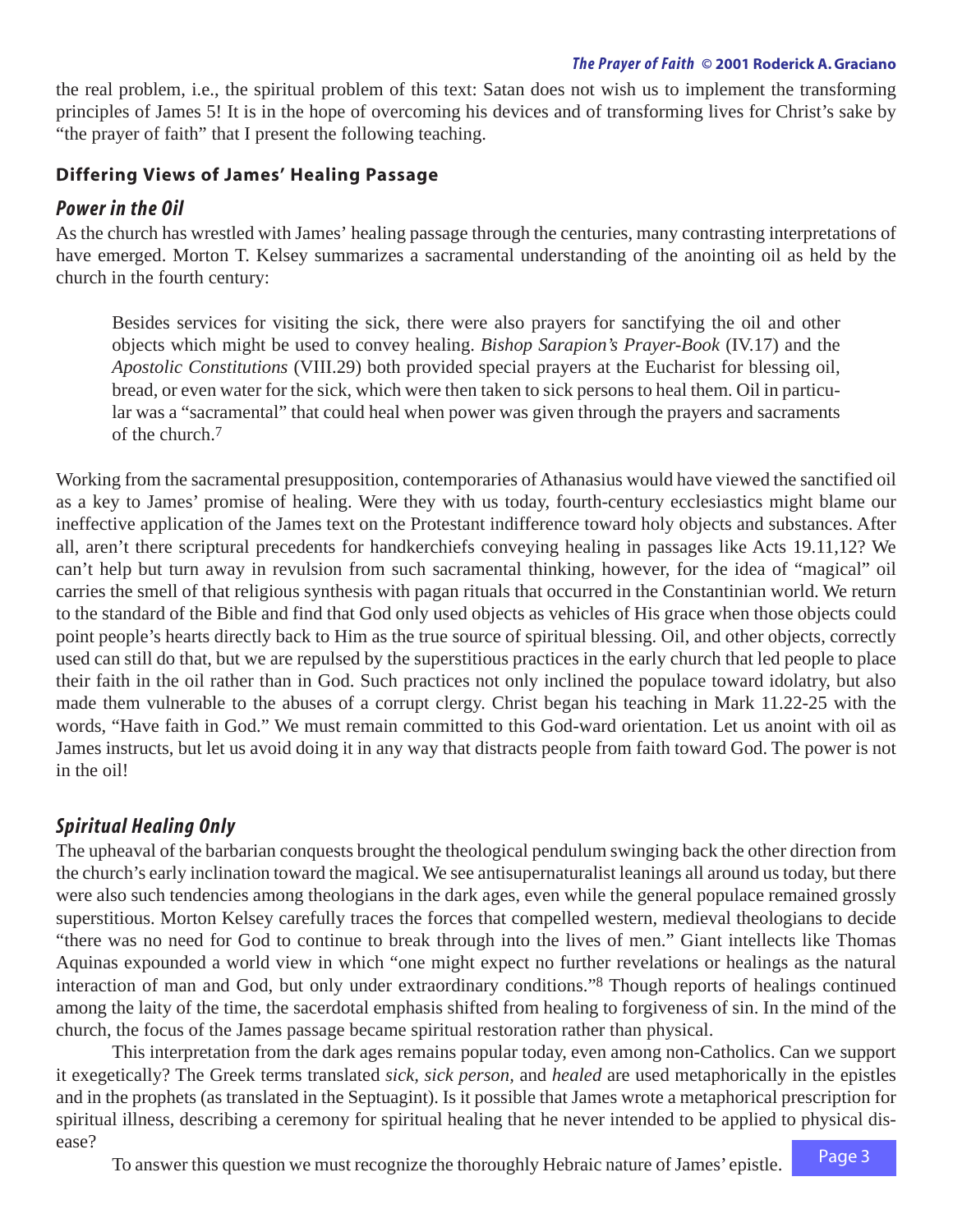<span id="page-3-0"></span>James was a Jew writing to Jews in a Jewish style, following Jewish thought patterns.<sup>9</sup> This implies that James would never have intended the distinctions between body and soul that so readily arise in western minds, but rather would have written from a holistic view of man. For a first-century Jew, discussion of sin and forgiveness would have entered naturally into the context of teaching on bodily sickness and healing. James certainly understood the integration of the soul and body and how the health of one affected the other. A prescription for *spiritual* illness is naturally and necessarily part of James' healing passage, but far from excluding a doctrine of physical restoration, it neatly integrates it.

Besides the Hebraic character of the epistle, the very wording of our James context refutes the "spiritual healing" view. Though we could interpret his terms for sickness and healing metaphorically, James gives no grammatical signals that we should do so. The context does not point to metaphorical healing as it does, for example, in Hebrews 12.13. In Hebrews 12, the author exhorts us to "run with perseverance" the race of holiness (v. 1). To that end he exhorts us to throw off our sins and endure hardship and divine discipline (vv. 1-11). In the midst of this context about running the spiritual race and growing in holiness the author says, "Therefore, strengthen your feeble arms and weak knees. 'Make level paths for your feet,' so that the lame may not be disabled, but rather healed." The whole context of Hebrews 12 inclines us to understand the *strengthening* and *healing* of the lame in verses 12 and 13 as speaking metaphorically of *spiritual healing.* Such is not the case with the context of James 5. Therefore, since each of James' terms have primary reference to the physical, and are almost universally so used in the gospels and Acts, we must require an appropriate grammatical signal before we take James other than literally. Consider, for example, James' phrase, "the Lord will raise him up." These words demand a physical understanding of the passage because the verb used  $(\epsilon \gamma \epsilon) \omega = \epsilon g \epsilon i \omega$  speaks of a physical event in all but two of its more than one hundred New Testament occurrences. In the two exceptions where Paul uses *egeiro,* he makes it a very specific and clearly intended "spiritual awakening" metaphor (Romans 13.11; Ephesians 5.14).

A further and fatal weakness of the "ceremony for spiritual healing" view is that it has no corroboration in the New Testament. Anointing with oil has various biblical connotations, but nowhere do we find it used for some ritual of "soul healing." On the other hand, the precedent in Mark 6.13 implies that the instructions in James are founded on the apostolic tradition of *physical* healing. The apostles anointed people with oil when they healed their *physical* diseases: church elders are called to anoint in the course of the same ministry.

Finally, while this "spiritual illness" view provides a convenient explanation for why so many elders' prayers for *physical* healing have gone unanswered, James' grammar contradicts this easy solution[.10](#page-19-0) The conditional clause in James 5.15 ("and if he has committed sins") is a third class condition, the class of probability. This means two important things: (1) sin is *probable* in the sick person's life, but (2) absence of sin is *possible!* The fact that sin *may be absent* implies that spiritual illness may also be absent. Unless a person can be spiritually ill without the presence of sin, the *possibility* of sin's absence implies again that physical illness and healing, not sin and spiritual illness, are in view.

## *Physical Healing Only For A Sickness Resulting from Sin*

David E. O'Brien presents a variation on the "spiritual healing only" approach. It boils down to the idea of "physical healing only when spiritual healing is needed." In his own words: "I believe that James was dealing with situations where sickness was the result of sin and healing was to be expected when the sin had been dealt with."<sup>11</sup> He goes on to explain that though God can heal when the illness has nothing to do with sin, He probably won't since modern healing doesn't signal the dawn of the messianic age like healing in the first century did:

I think that's why people who pray for healing are often left in their sickness. The power to heal is there. The pity and love that Jesus displayed when He healed during the days of his earthly ministry are there. But the sign isn't.[12](#page-19-0)

While the theory of "healings as primarily a messianic sign" warrants discussion, it is an eschatological rabbit trail skirting the context of James 5. With regard to the James passage itself,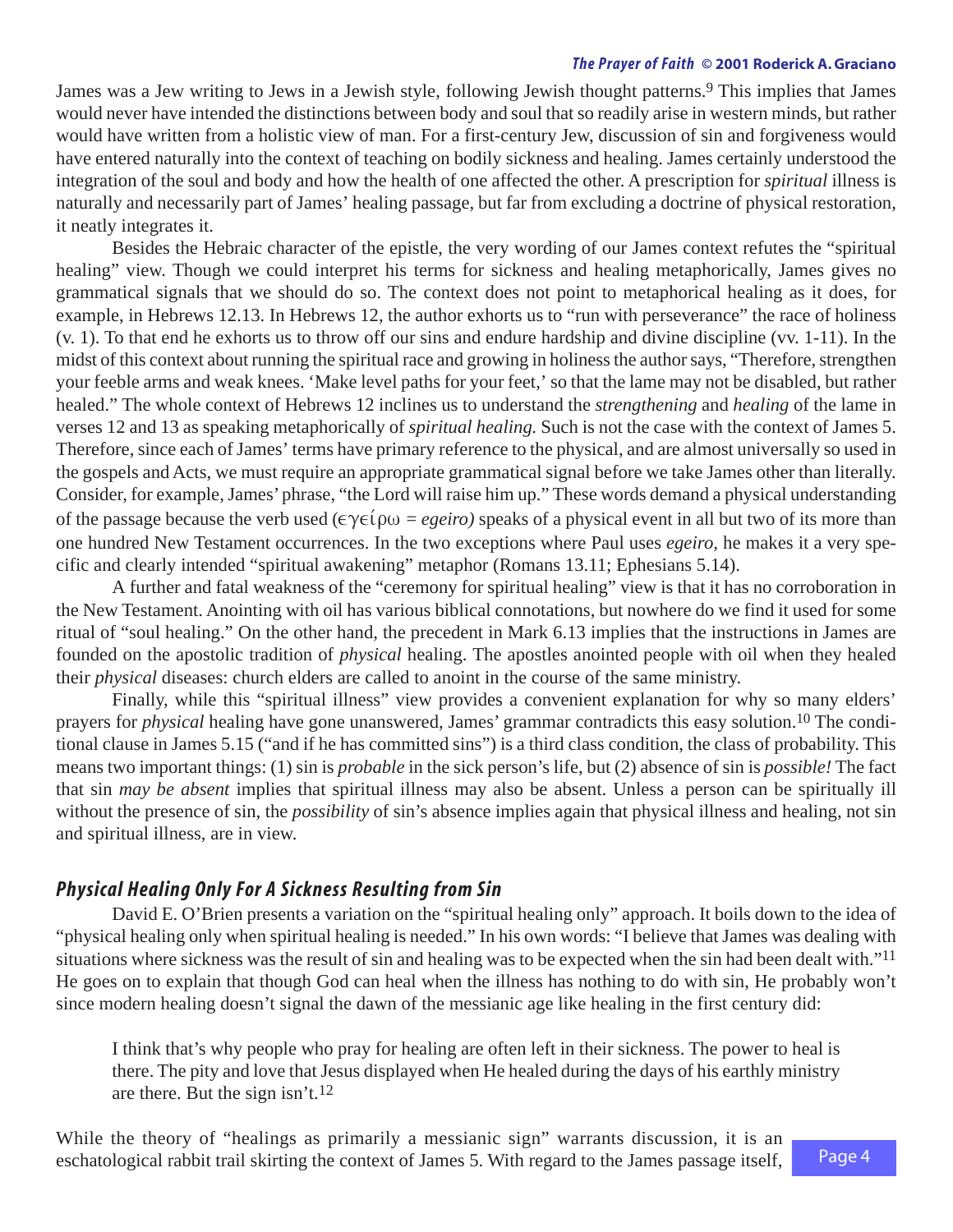<span id="page-4-0"></span>O'Brien's essential thesis becomes clear: James only addressed the situation of people who were physically sick because of sin in their lives, and therefore those are the only class of people to whom we should apply James' instructions for healing. However, the same arguments that contradict the preceding theory also demolish this one. The James 5 passage simply cannot be limited to spiritual illnesses nor physical maladies resulting from sin!

## *Last Rites? That's Ex treme!*

Its amazing what extremes of biblical interpretation we can resort to once we've abandoned sound principles of hermeneutics. The medieval idea that the James passage referred to spiritual illness only, led directly to the Romanist concept of Last Rites or Extreme Unction. Kelsey notes how "those who completed the *Summa Theologica* for Aquinas added this final touch:

'Extreme Unction is a spiritual remedy, since it avails for the remission of sins, according to James 5.15. Therefore it is a sacrament…Now the effect intended in the administration of the sacraments is the healing of the disease of sin.'" (III-Supp. 29.1[\)13](#page-19-0)

The idea of spiritual healing had now evolved into a ritual only for those *in extremis,* i.e. at the point of death! Ken Blue notes the great irony that "the prayer offered in faith to 'make the sick person well' (James 5:15) was reinterpreted to say 'make the sick soul well from sin'in preparation for *the death of the body."*[14](#page-19-0) Such an interpretation of the James healing passage will simply not stand up to a non-Catholic hermeneutic, that is, to a non-Catholic system of presuppositions. Nor will the next interpretation stand up to a *non-dispensational* hermeneutic[.15](#page-19-0)

## *Physical Healing, But Only For The Apostolic Era*

I will not in this paper explore a dispensational perspective of divine healing *per se,* but any interpretation of James 5.13-18 does hinge upon ones presuppositions about miraculous manifestations in general. We will have to dismiss the James passage as inapplicable to us if we believe as Calvin regrettably did that,

The grace of healing has disappeared, like all the other miraculous powers, which the Lord was pleased to exhibit for a time, that he might render the preaching of the gospel, which was then new, the object of admiration for ever. Even though we should fully grant, therefore, that unction was a sacrament of the powers which were administered by the instrumentality of the apostles, it has nothing to do with us, to whom the administration of those powers has not been committed.<sup>16</sup>

Ironically, powerful exegete that Calvin was, he could not support his doctrine of the cessation of miracles *biblically.* The subsequent dispensational attempts to build support for such a doctrine, with passages like 1 Corinthians 13.8-10, crumble under the hammer of sound exegesis. In fact, the strongest argument for the cessation of miracles and charismatic gifts is not biblical but historical. Charismatic manifestations did seem to wane as the Constantinian church compromised with paganism. However, a historical argument has the same weakness as any argument from experience: it is open to diverse interpretations. The fact that miracles waned in history does not preclude their waxing today! On the contrary, if we will let the Scriptures speak without the restraint of historical, experiential or denominational biases, then we must seek an understanding of the James passage that not only recognizes the focus upon physical healing, but also maintains the possibility of such healing occurring today.

## *Does God Intend To Heal Every Believer Now?*

On the other end of the hermeneutical teeter-totter, some have so zealously taken up the conviction that divine healing is for today, that they have adopted the idea that God wills to heal everybody, or at least every believer, now! They take the James passage at face value, while working from the presupposition that God is willing to grant healing to all who request it. The corollary to this presupposition is that, if someone who requests healing doesn't receive it, there has to be something wrong with *their* faith, for after all, James promises that the prayer of *faith* will save the sick person.

The first problem with this approach is in finding scriptural support for the premise of God's willingness to heal every believer. There is no question that healing is a facet of God's

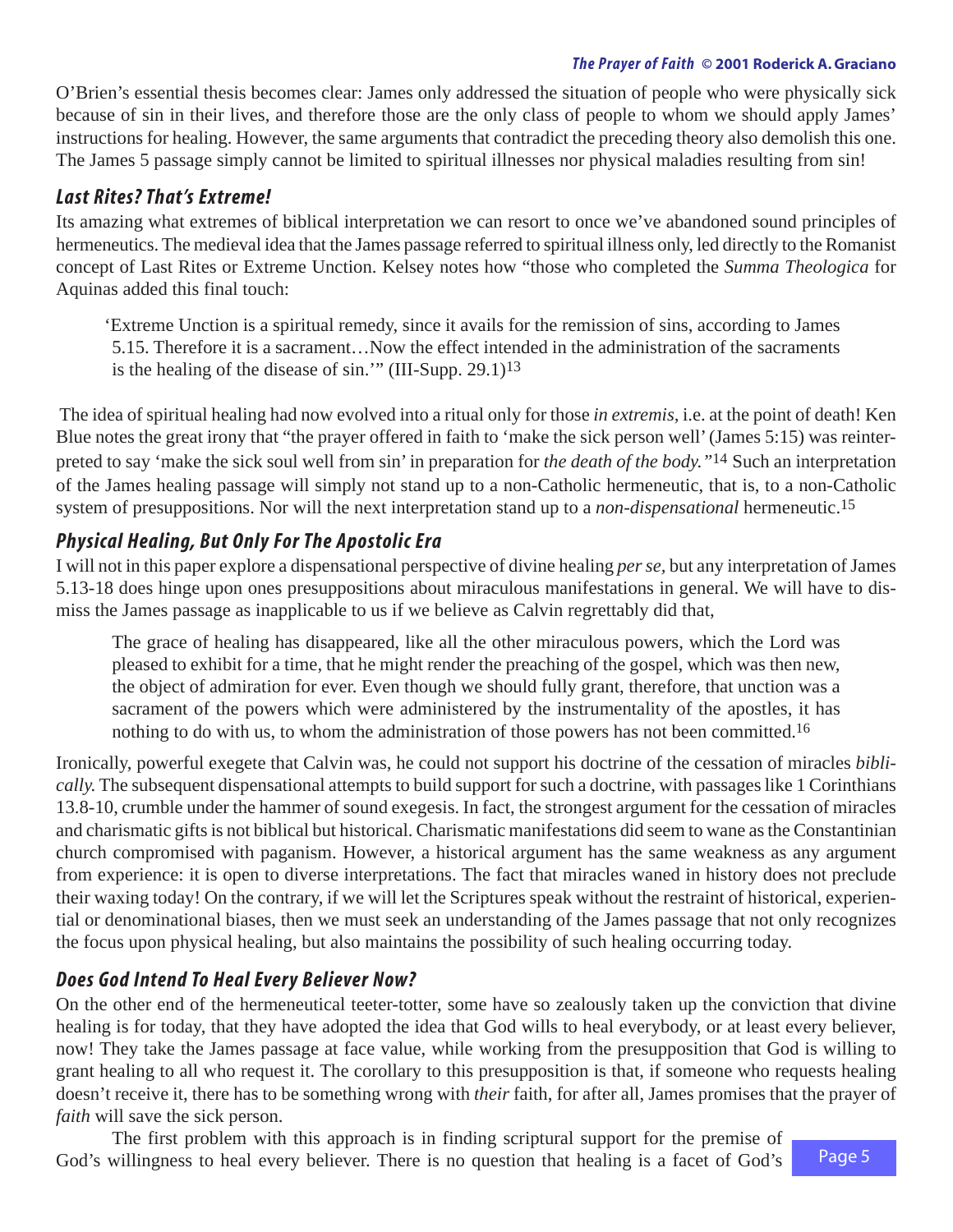<span id="page-5-0"></span>character (Exodus 15.26), and of Christ's (Luke 4.18; Mat. 14.14). Nor is there any doubt that Christ's atonement purchased the redemption of even our physical bodies (Mat. 8.17; Romans 8.23; Phil. 3.20,21). However, no scripture states explicitly that it is always, in every circumstance, God's will to heal immediately. On the contrary, such a belief flies in the face of the biblical record of God-honoring people ailing, and sometimes dying of disease[,17](#page-19-0) even after God has been fervently sought with apostolic faith (2 Corinthians 12.7-10). The Bible clearly reveals that God often has deeper purposes in illness that result in a delay if not a complete postponement of his healing.

The second problem with this universal-healing-now approach is its definition of faith. If God always wills to heal immediately, the reason for continuing illness must ultimately be the subjects own lack of faith—but faith in what? Faith in God's ability to heal? Pretty much everybody who prays believes God *can* heal. Faith in God's universal willingness to heal immediately? Great, but upon what foundation can that belief be based? Sadly, this approach tends to promote a concept of blind faith for which no basis is required. This blind faith quickly evolves into a spiritual emotion, dredged up from within, completely subjective and akin to New Age positive thinking: If we just believe hard enough whatever we want will come true—never mind that we have no scriptural promise or other divine guidance to work from; it's the inner quality of our faith that's important. When we don't get what we want with this kind of "faith," it's because we're just not believing hard enough.<sup>18</sup> This formula of faith has provided the back door for many a bogus faith healer.

In addition to these two problems, we must also realize that a doctrine of universal-healing-now limits our openness to God's creative interaction with us as much as a no-healing view. God is immutable in His essential character, but He remains infinitely creative in His works and deals uniquely with each of His children. We cannot look at Peter's life, and assume that God will take John down the same road. We must expect God to exercise greater freedom than that in His dealings with us.

## *Prayer of Faith = Faithful Prayer*

In the interest of assuring God of his freedom to deal with us according to his sovereign creativity, we have often closed our prayers for healing with the formula, "Thy will be done." We have avoided praying for healing in any manner that might seem directive. "God forbid," we cry in holy horror, "that we should ever sound as though we were telling the Lord of the universe what to do!" Instead, we humbly acknowledge God's sovereignty and holy purposes in the illness, and His prerogative in answering "according to His will." In spite of the seeming piety of this approach, however, we have unconsciously downgraded James' prayer of faith into something more generic: we have made it into a basic "faithful prayer" or "prayer of hope."

I don't disparage faithful prayers. Prayer in an attitude of faithful submission is always good. In fact, *all* prayer should be faithful. That's why we know James was calling for something distinct[.19](#page-19-0) He pointedly promises that the kind of prayer he's talking about *will heal the sick person.* We either have to believe that all humble, submissive prayers for healing will be granted, or that the prayer of faith in James is something different. Since we've already rejected the former hypothesis, we have to conclude that James meant something different than a "faithful prayer" —not necessarily something better, just something different.

## **Understanding James' Prayer of Faith**

## *The Concept Defined in James 1*

It's ironic that the church has so wrestled over what James meant by the prayer of faith in chapter five, when he actually defined the idea in chapter 1 of the same epistle. Staring at James' healing passage in textual isolation perplexes us, but the light dawns as we compare scripture with related scripture. When James instructs us in chapter 1.5-8 to *pray in faith for wisdom,* he clarifies what he means: we should pray without doubting, i.e. without debating in our hearts whether God is disposed to answer this prayer[.20](#page-19-0) The prayer of faith in James is a prayer of undoubting "expectation that what is asked for will be granted by [God].["21](#page-19-0)

## *The Concept Based on Christ's Teaching*

This concept of an undoubting prayer of faith is squarely based on Christ's teaching as recorded in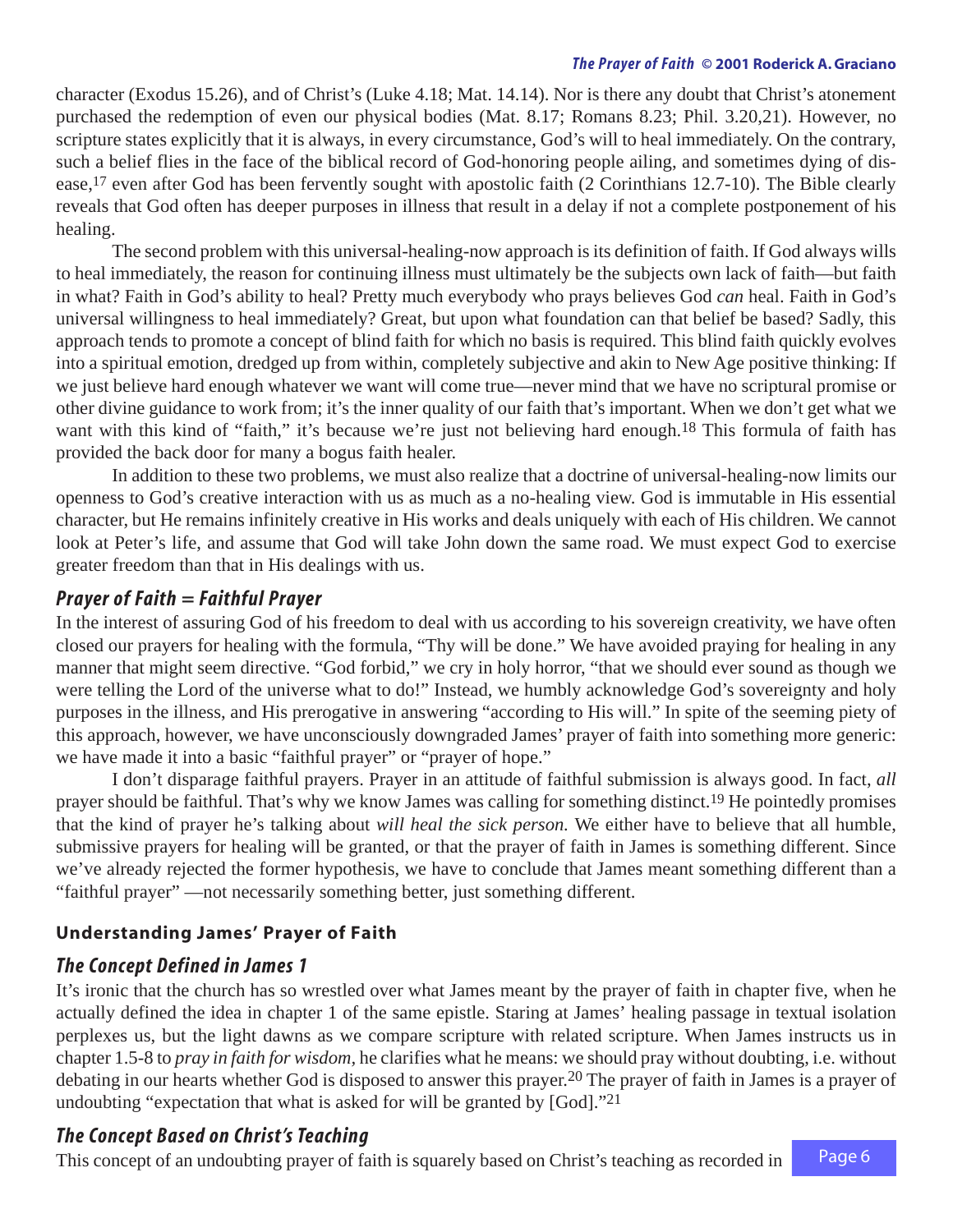<span id="page-6-0"></span>Mark 11.22-25 and its parallel passage, Matthew 21.21,22. The connection with James' doctrine is clearly seen as we examine the Greek text of these two passages:

## **Greek**

Mark 11.22 και άποκριθεις ο 'Ιησούς λέγει αυτοίς, Έχετε πίστιν θεού, 23 αμην λέγω υμίν ότι ός ἂν εἴπη τῷ ὄρει τούτῳ, "Αρθητι καὶ βλήθητι είς τὴν θάλασσαν, καὶ μὴ **διακριθῆ**<sup>[22](#page-19-0)</sup> ἐν τῆ καρδία αύτοῦ ἀλλὰ **πιστεύη** ότι ὁ λαλεῖ γίνεται, ἔσται αὐτῷ. 24 διὰ τοῦτο λέγω ὑμῖν, πάντα όσα προσεύχεσθε καὶ **αἰτεῖσθε, πιστεύετε** ότι ἐλάβετε,<sup>[23](#page-19-0)</sup> καὶ ἔσται ὑμῖν. 25 καὶ ὁταν στήκετε προσευχόμενοι, αφίετε εἴ τι ἔχετε κατά τινος, ίνα καὶ ὁ πατὴρ ὑμῶν ὁ ἐν τοῖς οὐρανοῖς ἀφῆ ύμιν τα παραπτώματα ύμων.

## **NASB**

Mark 11.22 And Jesus answered saying to them, "Have faith in God. 23 "Truly I say to you, whoever says to this mountain, 'Be taken up and cast into the sea,' and does not **doubt** in his heart, but **believes** that what he says is going to happen, it shall be granted him. 24 "Therefore I say to you, all things for which you pray and **ask, believe** that you have received them, and they shall be granted you. 25 "And whenever you stand praying, forgive, if you have anything against anyone; so that your Father also who is in heaven may forgive you your transgressions."

## **Greek**

Matthew 21.21  $\text{d}\pi$ οκριθείς δε ο 'Ιησούς είπεν αύτοις, Αμήν λέγω υμιν, έαν έχητε πίστιν και μή διακριθήτε, ού μόνον τὸ τῆς συκῆς ποιήσετε, ἀλλὰ κἂν τῷ ὄρει τούτῳ εἴπητε, "αρθητι καὶ βλήθητι είς την θάλασσαν, γενήσεται<sup>.</sup> 22 και πάντα όσα ἂν αίτήσητε έν τη προσευχή **πιστεύοντες** λήμψεσθε.

## **NASB**

Matthew 21.21 And Jesus answered and said to them, "Truly I say to you, if you have faith, and do not **doubt,** you shall not only do what was done to the fig tree, but even if you say to this mountain, 'Be taken up and cast into the sea,' it shall happen. 22 "And all things you ask in **prayer, believing**, you shall receive."

Matthew 21.22 establishes that Christ taught about the prayer of faith. Granted, Matthew doesn't use the exact phrase "the prayer of faith" ( $\eta \in \partial y \eta$   $\tau \hat{\eta}$   $\tau$   $\pi(\sigma \tau \in \omega_S)$ ; he speaks of believing while asking in prayer ( $\epsilon \nu \tau \hat{\eta}$   $\pi \rho \circ \sigma \epsilon \nu \chi \hat{\eta}$ )  $\pi$  isteuvonte). The Greek text helps us see the equivalency of the idea in the two phrases as we note that the word translated *faith* in James and the word translated *believing* in Matthew are in fact the noun and verb forms of the same term. To pray "the prayer of faith," and to be *"faithing* while we pray" are surely the same idea. The connection of these passages with James' doctrine is further established by the fact that Christ explicitly taught about a prayer *without doubt.* Further, we see that Mark recorded this teaching using the same key terms *(ask, faith, doubt)* as in James 1.6 (αίτείτω δε έν πίστει, μηδεν διακρινόμενος)<sup>24</sup>. In fact, the term for doubt, *diakrino* (διακρίνω), ties these passages very tightly together. *Diakrino* was not used with the meaning "to doubt" (in its passive and middle form) before the New Testament, and this usage swiftly disappeared after the first cen-

tury[.25](#page-19-0) As a verb meaning *to doubt, diakrino* is part of that vocabulary which is uniquely New

Page 7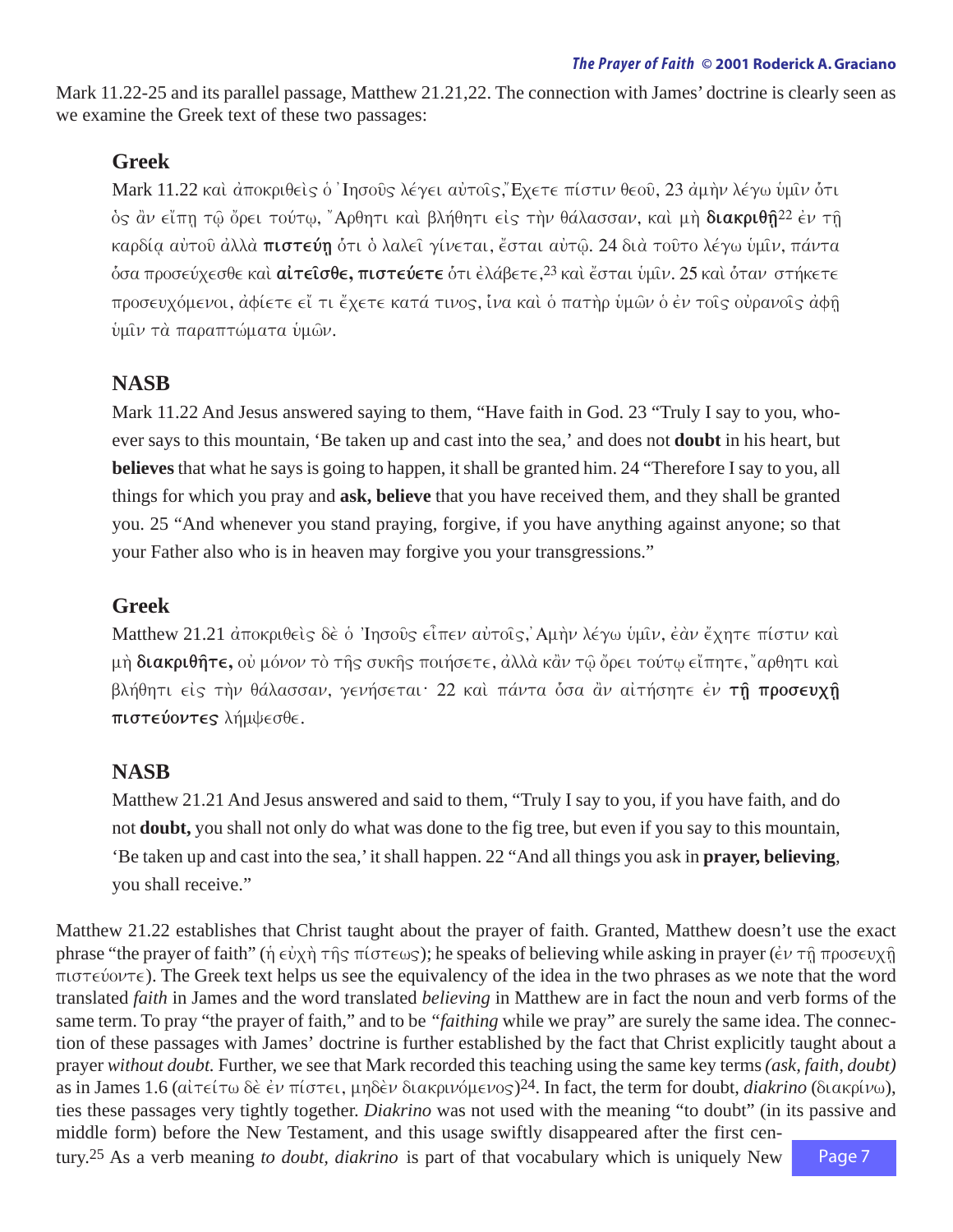<span id="page-7-0"></span>Testament in its usage[.26](#page-19-0) Of its 11 passive or middle occurrences in the New Testament, two are used by James and another two are in Matthew 21.21 and Mark 11.23[.27](#page-19-0) James was well acquainted with the teachings of Jesus, particularly as recorded in Matthew[,28](#page-19-0) and it becomes apparent that his "prayer of faith" is nothing different from that taught by Christ[.29](#page-19-0) The prayer of faith is a prayer without doubt that God will grant the thing requested!

## *How To Pray Without Doubt*

#### **The Failure of Purely Subjective Models**

Now how does one pray without doubt? How does one pray with "the assurance of things hoped for, *the conviction* of things not seen"? Certainly not on the basis of a subjective faith emotionally dredged up from within. The Bible never teaches that just believing hard enough in something will make it so. Those who are duped into a doctrine of "faith in faith" are doomed to lose their "faith" because of its inefficacy[.30](#page-19-0) Subjective, "name-it-and-claim-it," selfish kinds of faith will ultimately crumble into doubt. They cannot sustain what Jesus and James called the prayer of faith. The doubt-free prayer can only be sustained by *a knowledge of God's will regarding the matter prayed for.*

#### **The Prayer of Faith Must Be Based on God's Will**

Another way to say, "pray without doubting," is to say: "pray and *know* that you will receive what you ask for." 1 John 5.14,15 tells us how we can pray with such knowing assurance that our request will be granted: "And this is the confidence which we have before Him, that, if we ask anything according to His will, He hears us. And if we know that He hears us in whatever we ask, we know that we have the requests which we have asked from Him." Upon reflection we realize that doubt indeed dogs our heels as we pray selfishly, but falls behind as we pray according to God's will. If we ask Him, God will certainly give us what He himself desires us to have[.31](#page-20-0) Once we understand God's will in a matter, we can pray in conformity to it, and know without doubt that God will grant the request.

This brings us to the ultimate question touching the prayer of faith in James 5: How can we know God's will regarding specific cases of illness? We've already acknowledged that we have no biblical promise that God is willing to heal everybody immediately. Without an explicit declaration in Scripture that God wills to heal "Sue Smith" now, how can we gain assurance of God's will in order to pray the prayer of faith for "Sue"? The answer is that we must seek God directly, in the ways that the Bible teaches us to seek Him.

#### **Discerning God's Will In Situations Not Explicitly Addressed By The Bible**

#### *Beginning With Biblical Commands And Principles*

Any quest for God's will begins with fervently petitioning Him to reveal it. The next step, of course, is to apply to our situation any explicit commands or applicable principles<sup>32</sup> recorded in Scripture. Once we have thoroughly searched out applicable commands and principles, we must then look more deeply into the Scriptures to consider whether we might find some direction in what the Bible—and our experience of biblical truth—reveals about God's ways and character.

#### *Discerning On The Basis Of God's Ways And Character*

We can know God's will without an explicit statement of it in the same way that my children can know my will in a wide array of situations that I have never talked to them about. My children know my will because they have a *close personal knowledge of me.* If my daughter Rachel should decide on her way home to pick up some ice cream to surprise her Dad with, she does not have to wonder whether I would wish her to get the regular kind or the sugar-free. I have never told her, "Rachel, if you ever decide to buy me some ice cream, get the sugar-free." However, she knows me well enough to know of my allergy to refined sucrose, and she knows without an explicit message from me that I would "will" her to get the sugar-free.

Page 8 This discernment of a person's will based on an intimate knowledge of the person is how David knew it was God's will to kill Goliath. Having analyzed the military situation, David recognized the Philistine challenge as a reproach against the Living God. Having discerned that, David fell back on his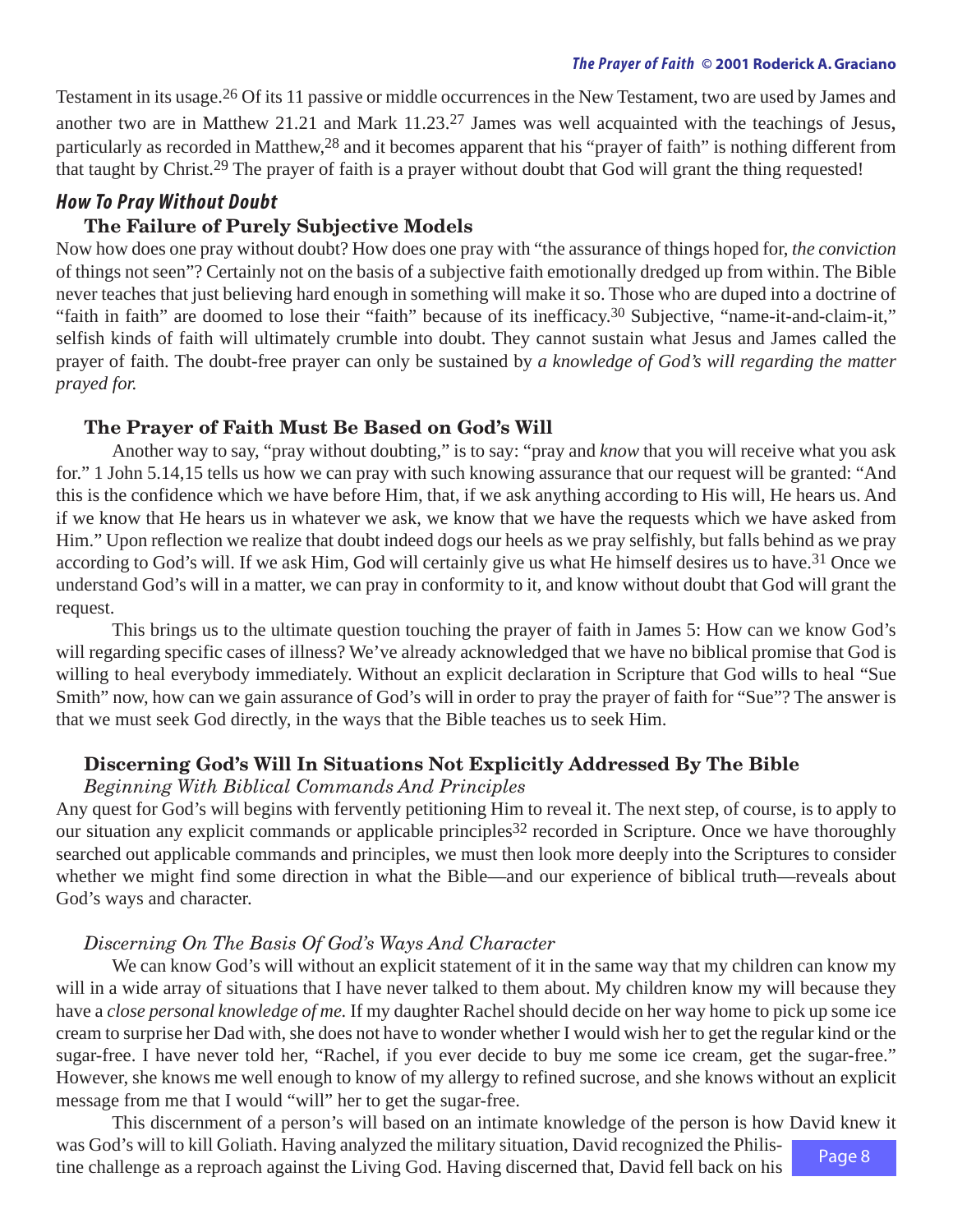<span id="page-8-0"></span>intimate knowledge of God, and knew that God "willed" to erase that reproach and would honor the Israelite champion who would take initiative to do so in God's name. Nowhere in 1 Samuel 17 do we read that "God said to David, 'attack Goliath and I will give him into your hands.'" David knew what God willed and what God would do based not on explicit words from heaven, but on countless hours spent with God in the Judean hills defending a flock of sheep from lions and bears.

I once had an opportunity to apply this principle of discernment in a much less strategic situation. A Christian friend of mine, recovering from financial problems, once had his car break down irreparably. When he did the responsible thing and refused to go further into debt by buying a car on credit, his unbelieving sister mocked him. "Do you think God's just going to drop a car in your driveway," she asked. When my friend related this conversation to me, a feeling like warm oil flowed down over my shoulders and a grin welled up from my heart and spread across my face. I suddenly knew that this was a stage set by God. It was more than a feeling. I saw the parallel between my friends situation and biblical ones in which God had been mocked (cf. Daniel 3.15 b; 2 Kings 18.17-19.37). I knew how God responded to such challenges and I instantly knew God's will in my friend's situation. I said, "You know what we're going to do? We're going to ask God to drop a car in your driveway!" We prayed with joyful assurance, and within the week someone donated a *nice* car to our organization. We signed it over to my needy friend, and oh how we enjoyed hearing about his faithless sister going bananas. For a day or two she phoned her brother every couple of hours to ask him again how he had gotten the car—she was stunned. The Holy Spirit was clearly working in her life through this event.

#### *Discerning Through Charismatic Gifts And Manifestations*[33](#page-20-0)

Indeed, the Holy Spirit delights to work in our crises, and as we seek Him, He will sometimes speak to us even more directly than He does through Scripture and godly discernment. The prophecy of Joel, as interpreted by Peter in Acts 2, teaches that we are in the Age of the Spirit. Joel's prophecy describes an era that *culminates* with "the great and glorious day of the Lord," and which Peter declares as *having begun* that Pentecost day. It follows that we are now *in that era* which Joel calls "the last days" (Acts 2.17). These last days are characterized by charismatic manifestations among God's people; manifestations including dreams and visions, and particularly prophecy (Acts 2.17,18). The Scriptures abound with testimonies of how God has spoken to His people in time of crisis through such manifestations (e.g., Acts 27.23), as well as through what Paul calls the "word of wisdom," and "word of knowledge" (1 Cor. 12.7-11). It follows that when we seek God's will in a crisis of physical or spiritual health, we should remain open to the possibility that He will speak to us directly by His Holy Spirit.

#### *Isn't It Dangerous To Rely On Personal Revelations?*

Some will object to the idea that the Holy Spirit still speaks to people directly. Doesn't this threaten the unique authority of Scripture? In their zeal for the primacy of the Bible, certain theological camps will reject any revelation of God's will for which a chapter and verse cannot be given. They will insist that God speaks *only* through what the written text of the Bible says or clearly implies[.34](#page-20-0) Ironically, such biblical absolutism is unbiblical. We must return to the spirit of the Westminster Confession that so beautifully states:

The supreme judge by which all controversies of religion are to be determined, and all decrees of councils, opinions of ancient writers, doctrines of men, and private spirits, are to be examined, and in whose sentence we are to rest, can be no other but the Holy Spirit speaking in the Scripture[.35](#page-20-0)

Page 9 The Westminster Assembly wisely did not make the Scripture the only vehicle of the Spirit, but rather the *supreme judge* of all other vehicles. The Reformers' doctrine of *Sola Scriptura* was never intended in the absolute sense of "the Scriptures only," as though the letter of Scripture could exhaustively contain the Spirit of the resurrected Christ, but rather as meaning, "the Scriptures are the *only* judge." *Sola Scriptura* "refers to the fact that all Christian teaching on faith and morals is to be based on the truth of the Bible," or in the words of Timothy George, "all church teaching must be normed by the Bible.["36](#page-20-0) This understanding of the Bible's authority will

inspire fervent devotion to Scripture, without making it the absolute limit of God's interaction with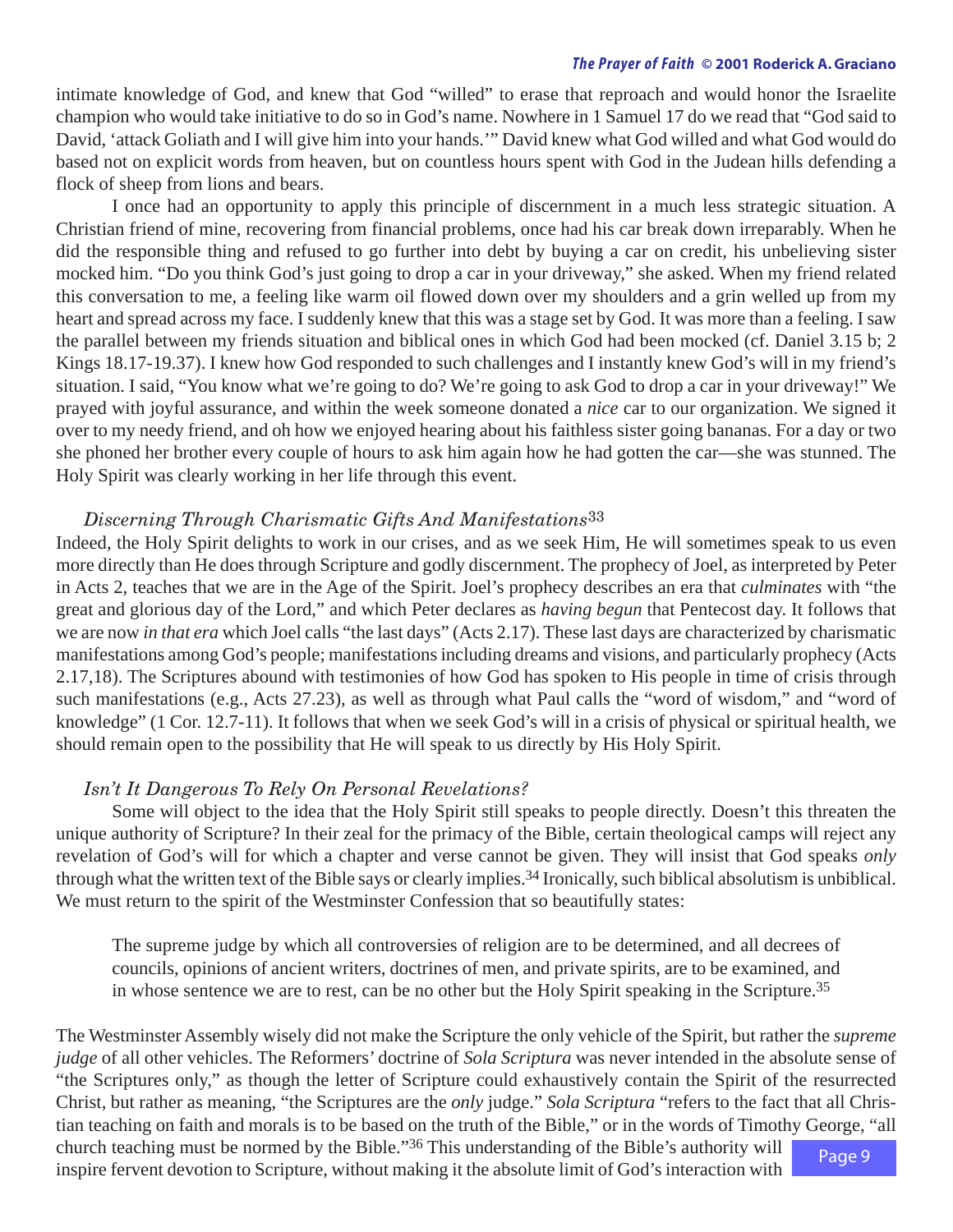<span id="page-9-0"></span>man. Furthermore, it will encourage us to cry out to God for personal guidance in our current crises.<sup>37</sup>

### *Isn't It Wrong To Demand That God Speak To Us?*

Someone might yet object that it's not fitting to press God to reveal His will.<sup>38</sup> We should simply "let God" be God," and "let God's will be done." (Back to the "faithful prayer" idea.) However, it is one thing to caution against seeking God *wrongly,* and it is another to caution against seeking Him at all. There is more than one motive for seeking God's will and more than one attitude in which to seek it. If we are demanding to know God's will because we refuse to accept His providence, we sin. On the other hand, God grieves when we yield to circumstances without seeking Him (cf. 2 Chronicles 16.12), and delights to have us search out His will when we are doing so for His glory. God allows certain crisis to come into our lives expressly so that we *will* seek out His heart in the matter, and in the process come personally to a deeper understanding of His character. God could accomplish all of His purposes without a whimper from us, but He chooses to work through prayer because He wants us to enter His presence through that discipline. God's ultimate desire for us is that we come to know Him intimately, and to accomplish that end He would rather that we seek Him with wrong attitudes, and come to know Him better in the painful process of slamming up against His character, than that we not seek Him at all. Nowhere in the Bible does God say, "Please, let Me be Me," as though our foolish demands could possibly hem Him in. Instead He says, "Seek Me!" (Psalm 27.8). The Bible gives ample assurance that God is able to interrupt us when our prayers take a wrong direction or attitude (see Joshua 7.1-12).

God desires that we seek Him and He has a million ways to answer us when we do. Yes, every word we receive subjectively from Him must be brought to the touchstone of the received canon of Scripture,<sup>39</sup> but though the Bible is our starting point and our constant guide along the way, it is not the end of our spiritual journey—our end and high calling is to know Christ intimately (Philippians 3.10). If we would pray the prayer of faith of James 5, if we would pray a prayer for divine healing that is not dogged by doubt, we must not fear an intimate, subjective encounter with the Living God. We must earnestly seek Him, listening first to His voice in the Scriptures, but then also keeping our ears open for any other manner in which His Spirit may choose to speak.

## *The Biblical Model*

Let me summarize again the model I'm proposing for the prayer of faith: James' prayer of faith is a prayer based on discernment of God's will, made with undoubting assurance that a specific request will be granted, and that accomplishes a holy and definite end. Let me outline the process this way, based on James 1.5,6:

- 1. We discern God's will for a specific situation (James reveals that God willingly gives wisdom for the specific scenario of facing trials).
- 2. On that basis we are able to pray with assurance for a definite request (James urges us to pray, without doubting, for the specific gift of wisdom).
- 3. Our prayer accomplishes its holy and definite end (James promises that wisdom will be given).

At first glance, this three-step sequence may seem so simple, or in part so obvious, that it hardly warrants discussion. The deletion of any step in the sequence, however, completely changes the prayer concept. If we scratch the first step, and do not require that our prayer begin with discernment of God's will, then we are left with the generic "faithful prayer" idea, or worse, a hit-and-miss, or shot-in-the-dark type prayer, or a suspect concept of faith since it has no connection to God's will. Likewise, if we delete step two, and do not pray with assurance for a definite response from God, it implies that we have probably also skipped step one and have contented ourselves with the "faithful prayer" approach, or we have discerned God's will but haven't understood that He intends to implement it through our fervent prayers. If we are willing to leave out the third step of definite fulfillment, we have either settled again for a more generic prayer idea, or have not understood God's call to persistence once we have launched a prayer of faith.<sup>40</sup> Each part of the sequence is crucial.

Page 10 We will examine a prayer in the Bible that follows this sequence, but first let's note that the prayer of faith is only one kind out of an infinite variety of acts of faith. There are myriad different kinds of steps of faith we could take, with definite and holy results, assuming God first provided a basis for those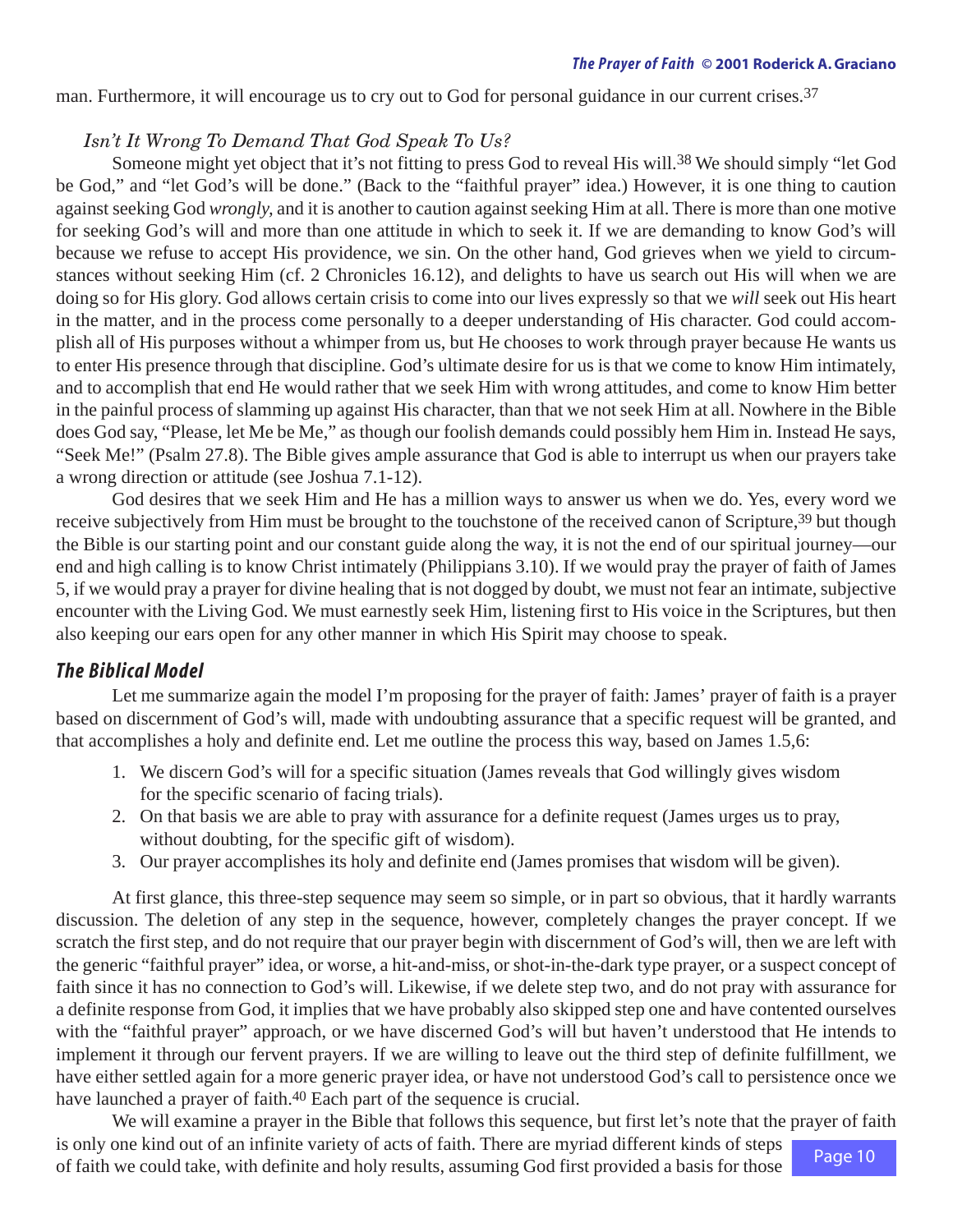<span id="page-10-0"></span>steps by indicating His will. Hebrews 11 lists example after example of this model. Noah, for one, is commended for building the ark as an act of faith. What was the sequence of this event?

- 1. God revealed His will by telling Noah outright to build the ark,
- 2. "Thus Noah did; according to all that God had commanded him, so he did" (evidence of his undoubting faith),
- 3. Noah accomplished the definite end of his holy task, completing the ark and saving his family.

Likewise, Abraham discerned God's will that he should father a nation, acted with faith (both in God's promise and in God's character), and accomplished the definite end of fathering Isaac. Barak discerned God's will through the prophetic word of Deborah, set aside his doubts sufficiently to go into battle by faith, and accomplished the defeat of the Canaanites. We see that whether we are talking about prayer or any other spiritual work, acts of faith are accomplished in a consistent sequence: discernment of God's will, confident action, achievement of a definite divine goal[.41](#page-20-0)

The sequence appears clearly in the historical prayer that James himself refers to in our context, the prayer of Elijah for rain. James does not explicitly label this as a prayer of faith; he offers it as an example of the effective prayer of a righteous man, mortal like ourselves. Yet James gives this example as an encouragement for us to pray for one another's healing. Since this follows directly upon his instructions involving the prayer of faith, it is inconceivable that James would share it as a prayer qualitatively different from what he was just writing about. When we go back to 1 Kings 18 to study the details of Elijah's prayer for rain, we find God revealing His will to Elijah in the first verse of the chapter: "Go, show yourself to Ahab, and I will send rain on the face of the earth." After the drama with the prophets of Baal, Elijah climbed to the top of Mount Carmel (overlooking the Mediterranean from above the present port of Haifa) and prayed for God to send rain as He said He would. When Elijah's servant went to gaze out over the sea, from whence the rain would have to come, he saw nothing auspicious, nothing at all. Nevertheless, Elijah did not doubt, but sent the servant back to look out over the sea seven times, until he finally saw the cloud rise from the sea that heralded the desired deluge. "The sky grew black with clouds, the wind rose, a heavy rain came on," and Elijah received the definite fulfillment of his prayer of faith.<sup>42</sup>

To the example from Elijah's life, we can add one from Daniel's. Daniel discerned from the prophecies of Jeremiah that he was within two years of the Lord's time for restoring Jerusalem (1st year of Darius, 538 B.C. to 70th year of exile, 536 B.C.). It fills me with awe to read how these holy men understood God's revelation of His intentions not as cause to lean back and spectate, but as a catalyst to pray with all their hearts that God would do what He said He would! Armed with his understanding of God's will for the restoration of Judah, Daniel pled with fasting, in sackcloth and ashes, that the Lord would look with favor once again upon His desolate sanctuary. Not only did Daniel live to see Cyrus' first-year decree to rebuild the temple and the beginning of the Jews' return from exile (cf. Ezra 1 with Daniel 10.1), but his very prayer was interrupted by Gabriel with the sequel to Jeremiah's revelation! Daniel discerned God's will, he prayed in faith, and received the specific fulfillment of his prayers.

I believe that many other examples of this pattern for the prayer of faith could be offered from scripture, if the Spirit had seen fit to hand down to us the details of the three steps in each case. For example, we must admit that Christ's cursing of the fig tree was a prayer of faith, since it was the occasion for his teaching on the subject. We see the act of faith, i.e., an undoubting command to the tree, and we see the definite fulfillment, but we don't have the details on just how Jesus discerned the Father's will at the front end of the process. We may assume He just knew it, being the second person of the Trinity, but Jesus repeatedly testifies to acting in accordance with an ongoing discernment from the Father (John 5.19; 8.28; 14.31). Likewise, in Acts 1, we see God the Son revealing His will to the apostles regarding their baptism in the Holy Spirit, and then the definite accomplishment of that will in Acts 2, but nothing explicit about the apostles praying for that accomplishment in between—only the record that they were waiting for the promise very prayerfully (Acts 1.4,5,12-14). To the examples of the prayer of faith in Scripture, varied in explicitness as they may be, let me add a personal experience.

## *Experiencing The Prayer Of Faith*

In the first summer of our marriage, our limited income made it necessary for us to seek the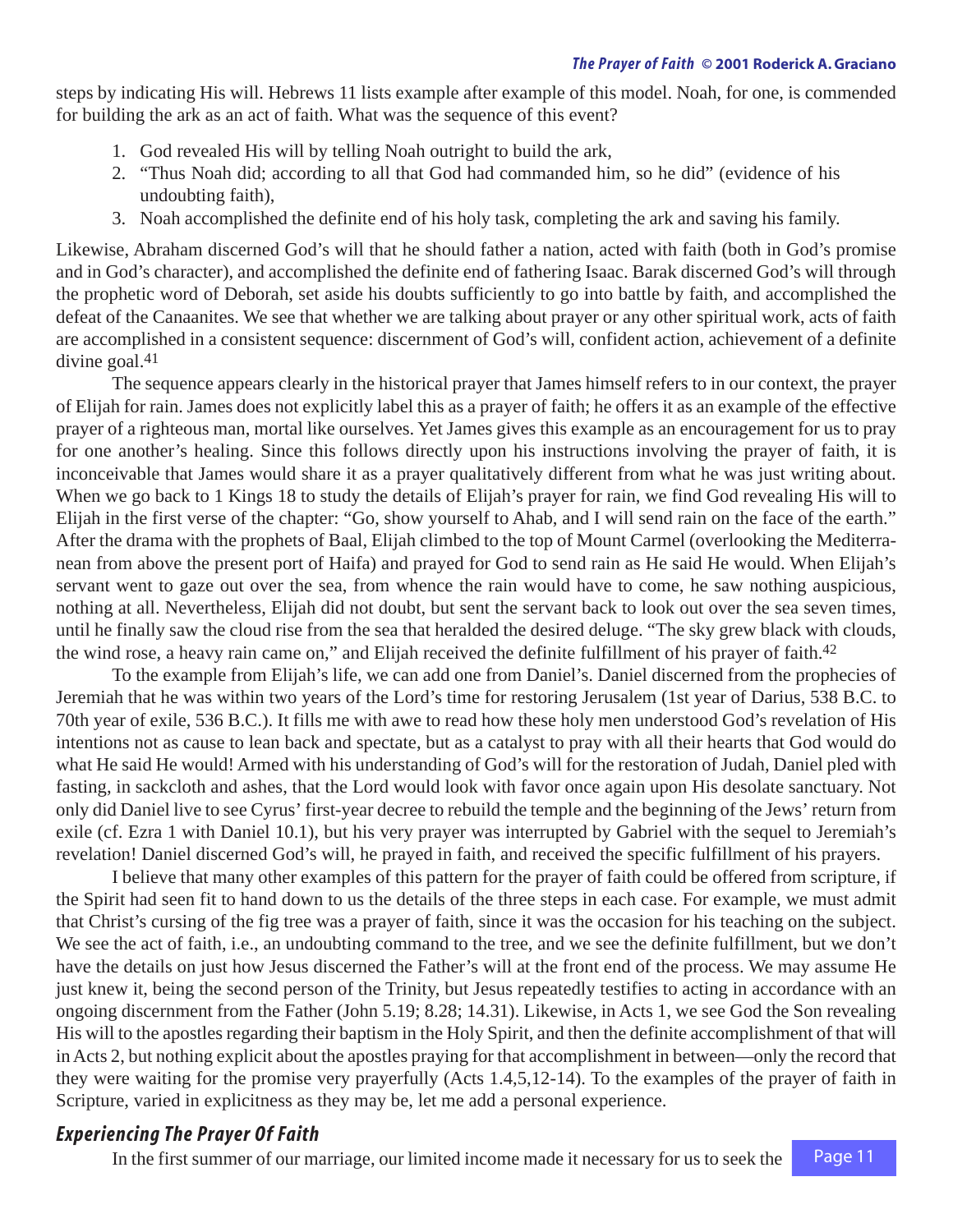<span id="page-11-0"></span>Lord about a cracked tooth Kaaren had. We did not have the money for the crown that the dentist prescribed, nor did we feel the freedom to beg or borrow the funds from anyone. While Kaaren avoided chewing on the bad tooth, we sought the Lord for several weeks. We reminded Him of His promises to provide for us, and acknowledged that He was able to provide the money for the crown or to heal the tooth directly. Finally, one Sunday morning, God spoke to me, not in a voice audible to anyone else, but with an inward impression of words upon my brain of such force and clarity, that they might as well have been audible. I had been communing with the Lord about Kaaren's need as I was preparing for church when the sentence suddenly resounded within my mind, immediately echoing so that I heard it twice: "This is the day, take your oil to church." End of transmission. The communication was brief, but it told me all that I needed to know. I knew the Spirit was alluding to the very passage I'm discussing in this paper. I knew that we should go to church and ask the elders to anoint Kaaren with oil and ask God for her healing. The Lord had answered our prayers for a revelation of His will.

The church we attended at the time was far from charismatic. In some respects it was far from Christian, since the pastor doubted the resurrection of Christ. Nevertheless, the two elders who were believers, readily agreed to pray for Kaaren after the morning service. They did so, dabbing on some of the cooking oil that we'd brought from home, and specifically asking God to heal her tooth. Kaaren described to me afterwards that, as they prayed, she felt a warm feeling begin at one corner of her jaw and move around the front of her face to the other side. When we got home, she discovered that she could eat normally without any pain; God had granted the definite fulfillment of the prayer of faith[.43](#page-20-0)

#### **The Practical Application For A Modern Team Of Elders**

Having experienced this model for the prayer of faith predisposes me toward it, I suppose, but more important considerations convince me that this is the model we should pursue in practice. Not the least of these is the fact that we do have biblical examples of the "act of faith" sequence I've described, while other "faith" models lack biblical precedent. Furthermore, this model is consistent with James' explicit promise of healing, while other models fail to explain satisfactorily the frequent failure of the promise. Perhaps most importantly, this model is the only one that biblically addresses the doubt issue raised in Christ's teaching on the prayer of faith. Persuaded as I am that James' teaching is based on Christ's, I am compelled to accept the discernment/specific-prayer/definitefulfillment sequence as the model for the prayer of faith in James 5.

Now the exciting part! Given this understanding of the prayer of faith, how should a modern team of elders apply the instructions of James 5.13-18?

## *Our Default Stance Toward Divine Healing*

Having rejected the idea that God wills to heal everyone, we must nevertheless take note of the wide open invitation to the sick in James 5.14: "Is anyone among you sick? Let him call…" While the invitation is limited to anyone *among you,* i.e., within the congregation of the faithful, it is not limited by any other criteria of age, spirituality or circumstances of the illness. The implication of this universal invitation to sick believers is that our beginning assumption as elders or pastors is that God *definitely* wills to minister to the sick through our prayers, and *probably* intends to heal them. After all, Christ "took up our infirmities and carried our diseases" (Mat. 8.17), and came to announce "release to the oppressed" and the era "of the Lord's favor" (Luke 4.18,19). In this Age of the Spirit we have every reason to expect that God would be pleased to heal his sick children, and James's invitation encourages us in that regard.

#### *Call A Plurality Of Elders*

We can readily grasp why James instructed that we call for the elders of the church, as opposed to simply calling for a handful of believers or even for someone with gifts of healing (1 Cor. 12.9). While healing is part of who God is (Exodus 15.26), and God encourages us in our James passage to seek Him for healing, His priority is not healing but holiness (Psalm 119.67,71). It stands to reason then that when God shouts at us in

our pains, as C. S. Lewis' would say, it behooves us to seek out those in the best position to exhort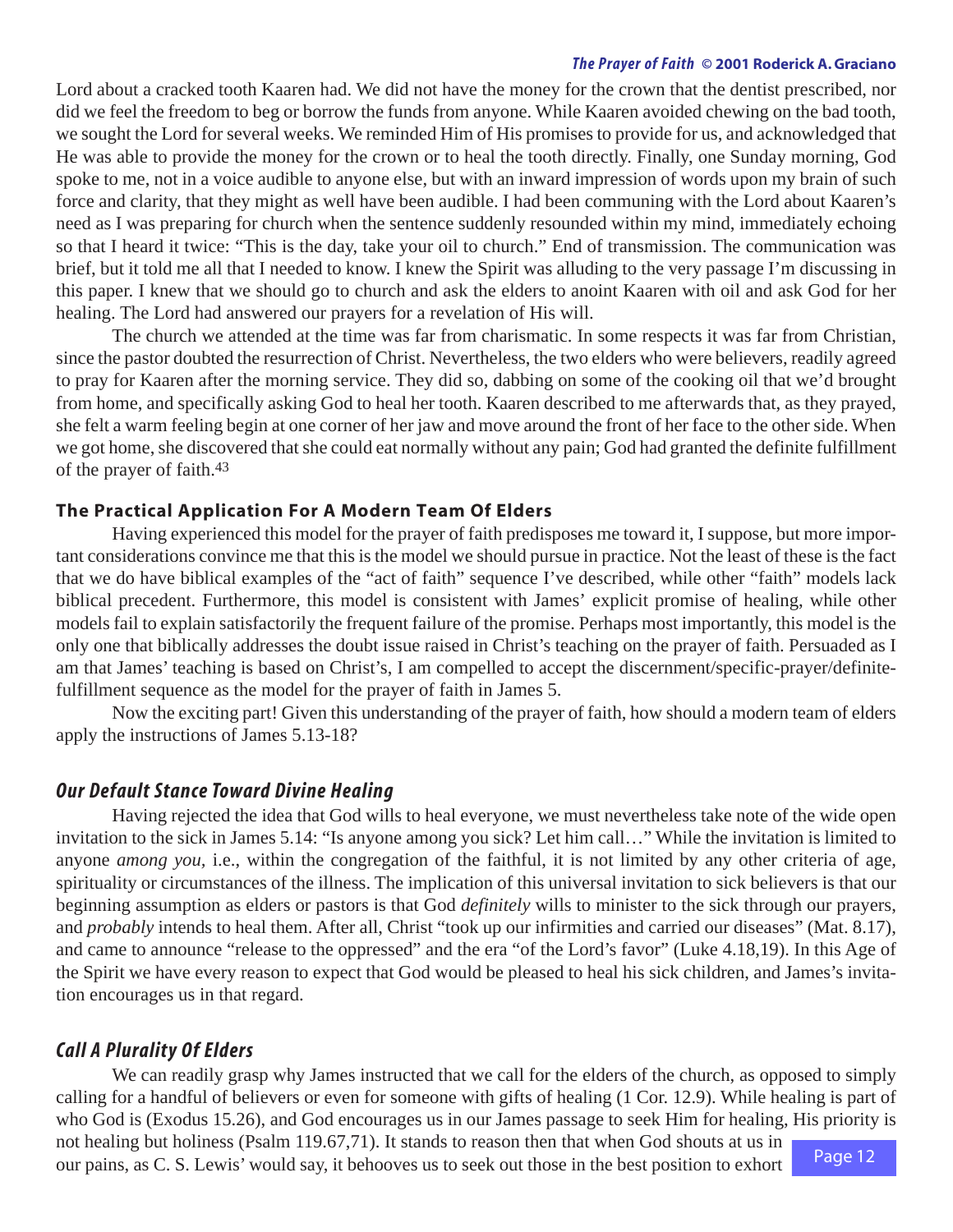<span id="page-12-0"></span>and counsel us with regard to our souls, both by virtue of their spiritual maturity and of their intimacy with our spiritual lives. In an ideal church, those individuals would be the leaders who shepherd us, i.e., elders or pastors.<sup>44</sup> In the first-century church, those elders would have been unpaid spiritual leaders who had long been in their community. Relationships between these indigenous leaders and their sheep were probably deep, with long histories. James envisioned the elders praying for church members whom they knew well, faults and all. With such a level of familiarity between the elders and the congregation, the elders would have been well suited to discern how God might be dealing with an individual church member through an illness. This underscores the importance for us as western Christians of the 21st century to cultivate deep spiritual relationships with our pastoral overseers. Having done so, our first response to any serious illness should be to turn to these shepherds for their help in discerning any spiritual roots to our problem.

We also see the wisdom in calling for a plurality of elders as opposed to calling for just one. Besides the obvious advantage of "more eyes" for the purpose of discerning, the call for a plurality of intercessors points to an important principle of prayer: guarding God's glory from being attached to God's agent. Church history is littered with the dramatic, yet deplorable, stories of "Christian" prophets and faith-healers who made a name for themselves while actually obscuring the character of Christ. Only the mightiest of saints, like an Elisha or a Paul, seem to have successfully resisted taking credit when they were used dramatically by God[.45](#page-20-0) Countless have succumbed to the temptation of self-elevation, yet no megalomaniac ever built an empire without willing subjects. The Bible reveals that it is the nature of the delivered to glorify the visible agents of their deliverance. How then, in view of the deceitfulness of our own hearts and the readiness of people to glorify visible saviors, are we to avoid the temptation that enters so mightily when God uses us in the healing of the afflicted? We could pray in secret without even the subjects of our prayers knowing that we pray for them. Yet God does want *His* name attached to the deliverance! The answer is to pray publicly, but in a group. When one prays as part of an elder team, though his prayers may be the ones that "touch the heart of God," no one will ever know. God's name will be the only one lifted up for praise. Since it is very difficult psychologically to hero-worship a group, the beneficiaries of any miraculous deliverance will be more inclined to honor the invisible God, than they will be to stand in awe of a diverse team of humans. Furthermore, if the elders truly constitute a team, then they will readily hold any of their number accountable who stray into self-exaltation.

Having thus acknowledged the instruction to the sick person to call for a plurality of elders, we must back up a step and recognize James' scenario as the ideal, not as the absolute and only circumstance in which God will heal the sick. James says nothing of those with gifts of healing (1 Cor. 12.9) whom God presumably uses in a variety of settings. When Paul mentions these gifts, he gives no indication that they are limited to church elders. Nor are elders the only ones who can pray a prayer of faith. We must not even limit healing to situations in which the sick person takes the initiative to call, or in which there is anointing oil at hand. We must understand the importance of each of these elements in James' scenario, but not limit the Holy Spirit to healing everyone under exactly the same conditions. On the contrary, James teaches us principles for every intercessor (not just for officeholders in the church: see James 5.16), and for varied venues, while in the process of identifying for us the key ingredients of the *ideal* healing environment.

## *The Prayer of Faith*

Page 13 The next of those ingredients, after responding to God's invitation and calling for the elders, is prayer: not just "the prayer of faith" of verse 15, but probably a period of preliminary prayer envisioned implicitly in verse 14. It is an important distinction to make that James commands elders to pray over the sick person, but does not command them to pray the prayer of faith—he only promises what will happen when the prayer of faith is made. The passage clearly allows for preliminary prayer for discernment before the exercise of the prayer of faith. While the numerous records of healings in the early church rarely detail the actions of the healers, the earliest record available of a healing liturgy (before A.D. 800) describes serious preparation before the administering the prayer of faith. The liturgy called for exorcism of the sick person's house first of all, then the anointing of the person on the throat, breast and back, with an extra dose at the area of the symptoms, and then called for general prayers of thanksgiving to be made by those present while the sick person was encouraged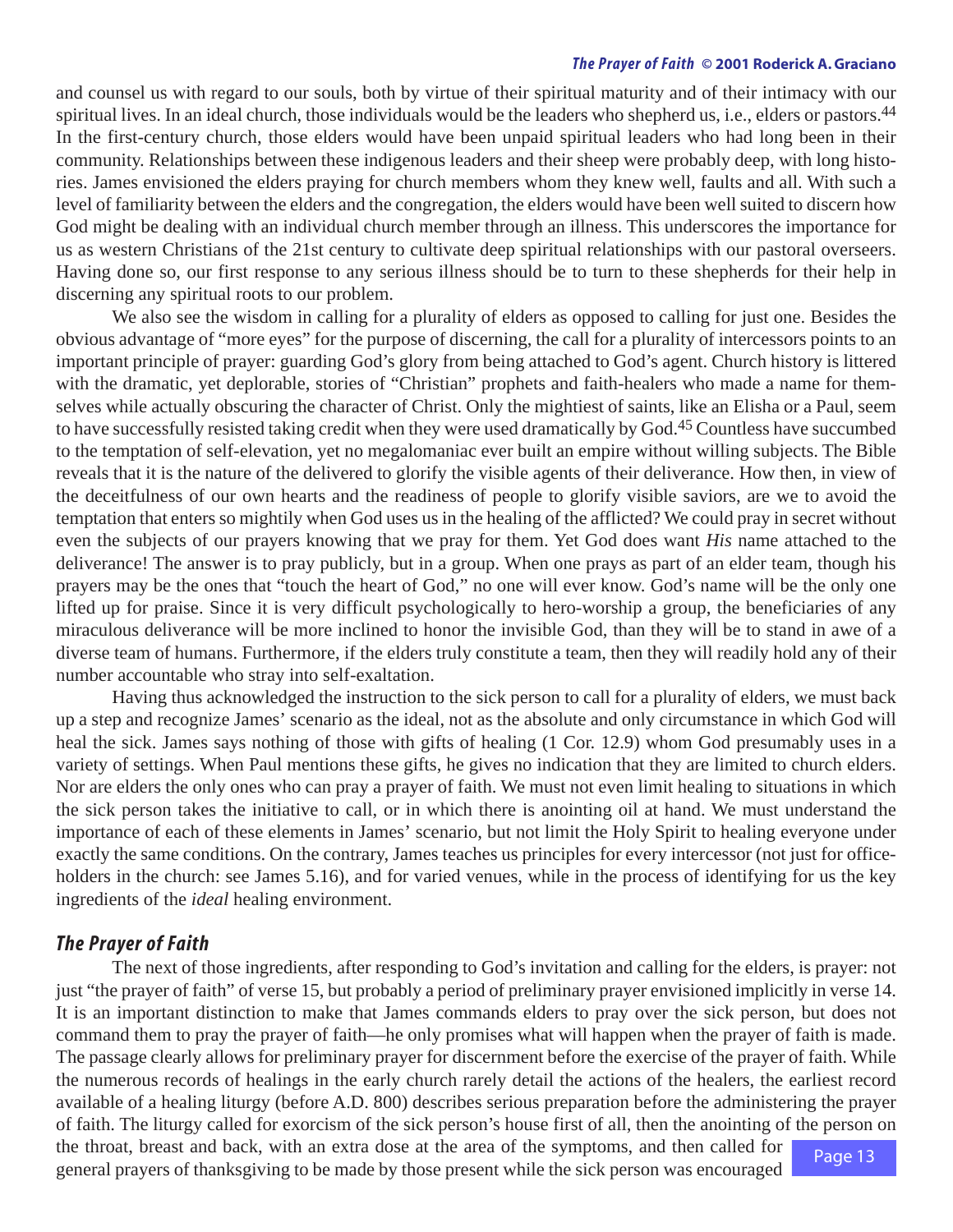<span id="page-13-0"></span>to join in praying for his own recovery. While this liturgy doubtlessly involves unnecessary traditions of men, I offer it as evidence that Christians of an earlier time saw the validity of preparation for the prayer of faith. There is no evidence that elders in earlier centuries felt constrained to pray the prayer of faith immediately upon it being requested, but rather felt the liberty to seek God first.

In today's church where both leadership and congregation tend to be more transient, it behooves us all the more to seek God before trying to launch into a prayer of faith. Having recognized that "the prayer of faith" involves discernment of God's intent, it will normally require an in-depth interview with the subject requesting prayer, and then, unless the Lord grants immediate revelation, a potentially lengthy period of prayer, and possibly fasting, in order to discern the mind of the Lord[.46](#page-20-0) God can certainly reveal His will instantly (and hopefully will in an emergency), but when He does not (and the nature of the illness permits), we must take the time to discern a basis for how we should pray. That process may involve serious counseling as well as repeated prayer sessions with the sick person, perhaps a tour of his home (if demonic activity is suspected), and possibly an extended time of prayer and fasting on the part of the elders. This preparation process should be explained thoroughly to the ailing person (again, illness permitting), making the distinction between general prayer and the prayer of faith so that they will not be filled with false expectations of miraculous healing in the event that God intends a deeper work in them or perhaps a healing by traditional means, or by a change of life-style or habit. Once the elders have done their job of discernment, they can explain their readiness to pray the prayer of faith and proceed.

#### *Restoring The Whole Person*

As we expand the practical scenario of James 5.13-18, we realize that though there is a focus upon physical illness, much more than physical healing is in view. James uses the generic verb  $sodzo$  ( $\sigma\omega\zeta\omega$  = save), rather than a more specific term like *therapeuo* ( $\theta \in \rho \circ \pi \in \psi_0$  = heal), when he describes the result of the prayer of faith in the sick person's life: literally, "…and the prayer of faith shall *save* the sick one." *Sodzo* was used to mean physical healing, as we see in the case of Lazarus (see Gk. of John 11.12), but we are more familiar with the term as connoting forgiveness, justification, sanctification and eternal life. While no one would suggest that the elders' "prayer of faith" *justifies* the sick person or gives him eternal life, we must recognize that the ministry which James had in view serves to deepen the fruit of Christ's salvation in the subjects life. God ministers to the whole person and intends to do that through those who minister in the church. As we seek God for discernment and minister in prayer and exhortation to a sick person, God deepens their sanctification. When God grants repentance, deliverance from oppression and physical healing in answer to our prayers, He is deepening the subjects experience of the abundant life inherent in Christ's salvation. Surely we would miss the spirit of James 5 if we, like televangelists, instantly healed the sick and sent them on their way with no ministry to their sickness of soul or relational dysfunctions. Let us remember the holistic approach of Jesus Christ (see John 5.14) and take time to minister to the whole person.

And not just to the sick person! James says in 5.16, "confess your sins to one another, and pray for one another." There is no basis in James 5 to assume that when we come together to pray for a sick person, the sick person is the *only* one who should confess. No! Anyone who wants God to hear their prayers, pastors included, should take the opportunity to humble themselves before the corporate body and be cleansed of any conscious sins standing between them and the free flow of God's power in their lives. Remember the story of Job. Job was afflicted with illness, but God was dealing with more subjects than Job. God was working a plan of sanctification for Job, rebuke to Job's wife, instruction to Job's friends, humbling for arrogant Elihu, and a strategic victory over Satan *all through Job's illness!* Likewise, when a sick person calls for prayer by the elders of the church, God sometimes intends to deal with the entire congregation through that situation. I have seen this happen. God gives us all a deeper taste of His salvation when he raises up a sick person in response to the prayer of faith.

### *The Call to Persistence*

Page 14 The raising up doesn't always happen quickly though. We recently witnessed a spectacular divine healing in the Tacoma area that came in answer to the very pointed prayers of *several years.* We must be prepared to exercise persistence in the application of James 5, and this should not surprise us. We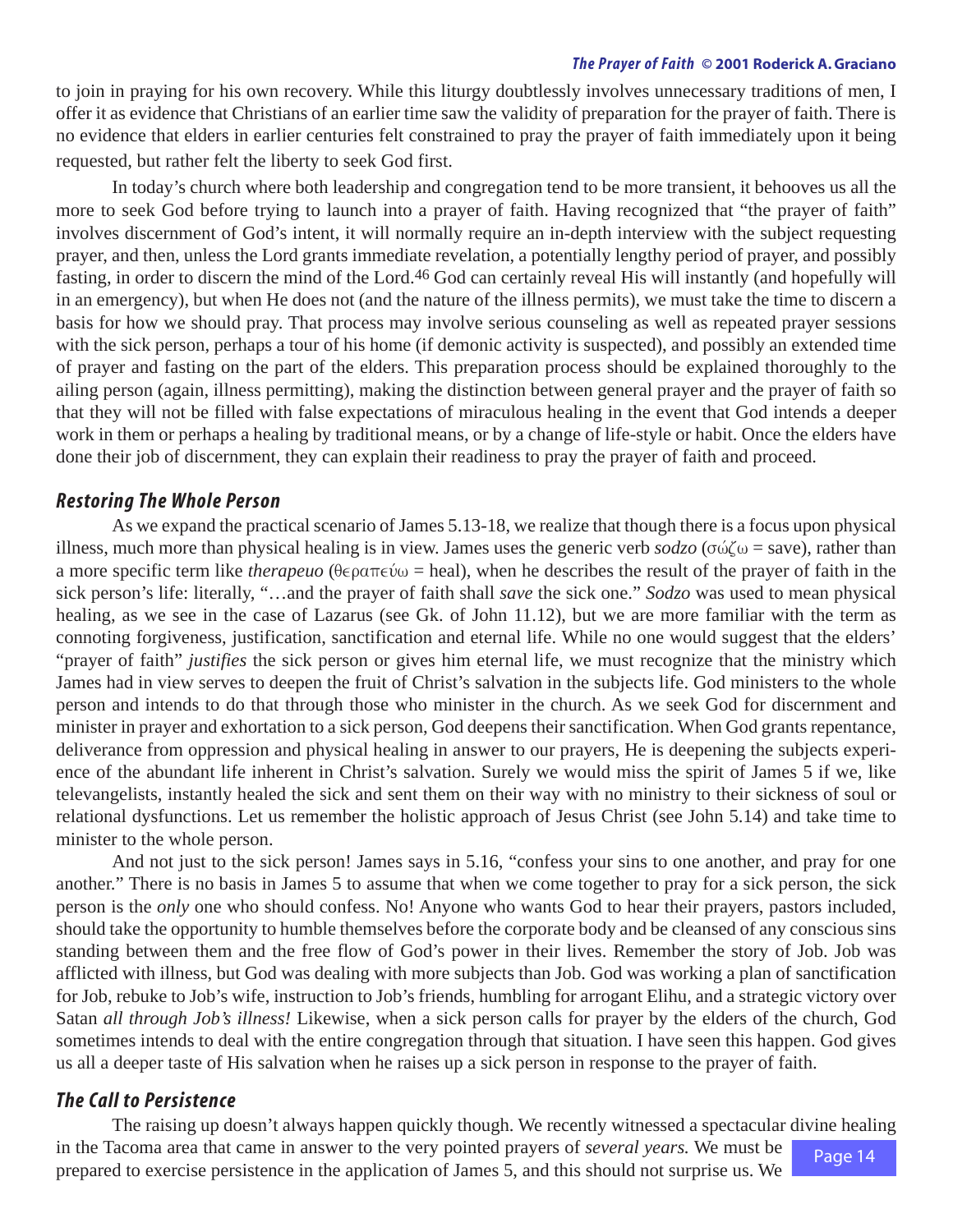<span id="page-14-0"></span>find the principle of persistence throughout the biblical record of deeds of faith, even in the prayer of Elijah that James offers as an example. Elijah, though armed with God's explicit promise to send rain, was not content to make a perfunctory prayer. In the face of God's seeming inaction, he prayed, or at least sent his servant to look for God's answer, seven times. Yes it's true that Jesus and the apostles often healed people instantly, but as modern intercessors we must not make too many assumptions based on this fact. We have abundant contrasting testimonies in Scripture to teach us that God works through delays and continues to works in us as we persist in prayer, sometimes clarifying His will in a way that we would miss if we did not continue the seeking process.<sup>47</sup> In the words of R. Hama b. Hanina, *(Berakhot* 32b), "If a man sees that he prays and is not answered, he should pray again." When sick persons come to us for prayer, we should neither mislead them into always expecting instant results, nor should we teach them that God answers prayers by default, for he cannot be disparaged as a *silent god* like those of the heathen (Psalm 115.5; 135.16). Rather, we must help subjects for healing understand that God answers prayer on His own time table and intends for us to persist in seeking Him (Luke 18.1-8).

Some may yet argue that refusal to accept God's silence shows a lack of submission. However, this perspective inclines toward Muslim-like fatalism rather than toward an understanding of our God's ways. We modern Westerners need to get real and admit that our biggest problem with seeking God persistently is that "we just don't have time." On those rare occasions when God is wearied by our seeking, He is fully capable of telling us to shut up (Joshua 7.10; 2 Cor. 12.7-9). In the absence of God's command to desist, we should demonstrate our desire to understand God and His will more fully by continued seeking. God delights in such a pursuit. He is pleased when we seek His will in connection with some desire that is dear to our hearts, because it is then that He is able to deal with our hearts. On the other hand, it must grieve God when we mask lazy ignorance with a facade of pious submission. It's no wonder that God doesn't have time to heal us when we don't have time to listen for the soulsearching voice of His Spirit. If we stop praying because God's Spirit has told us to stop (through the scriptures or otherwise), fine and good, but woe to us if when we pray for a person's healing, we pray only briefly because of our lazy disinterest and then mouth platitudes of submission to God's will. A heart attitude of submission to God's will is essential, but the submission He calls us to is an active and creative submission that pursues a deeper knowledge of Him.

#### *Anointing with Oil*

The pursuit of a deeper knowledge of God and His ways provides the rationale for the anointing oil. We have already seen that the oil in James 5 is not set forth as the agent of healing. James explicitly states that it is the prayer of faith that will save the sick person; the anointing is a subordinate activity to the prayer.<sup>48</sup> Having understood this, we must teach subjects for prayer that the oil is neither sacramentally efficacious, nor intended as a natural medicine[.49](#page-20-0) Rather it has a didactic role, much like that of the bread and wine in communion (for those of us who are non-sacramentarian in that regard also).

As a didactic symbol, the anointing oil is a vehicle for teaching, exhortation and comfort. Since anointing with oil has various connotations in scripture, we may wonder which of those connotations James intended. I'm inclined to incorporate them all. In the Old Testament three kinds of subjects were anointed: priests, kings and

lepers. *Chrio* (Χρίω) was normally used for the first two, while in Leviticus 14.18, *natan* ([͡[]]) and *epitithemi*  $(\hat{\epsilon}\pi\iota\tau\hat{\theta}\eta\mu, LXX)$  are used for the latter. Respectively to the three subjects for anointing, the Jewish Encyclopedia sees three different purposes in the ritual: consecration of the priests, inauguration of the king, and rehabilitation of the leper. The priest was removed from the realm of the profane by his anointing, the king was conferred with divine enabling and the leper was purified (atoned for).

Page 15 With this body of meaning in view, I am inclined to remind the sick person as we anoint him that God heals us, not that we may better pursue profane pleasures, but rather that we may energetically pursue a priestly devotion to Him. As God heals us, the anointing also reminds us that, as the kings of old, we each have a commission from God, and our health is to be devoted to that commission. Finally, if the illness involves God's chastening for sin, the anointing reminds the sick person that, upon their repentance and confession, he is fully absolved by God and, like the cleansed leper of Israel, fully restored to the community of faith. As James promises, "if he has committed sins, they will be forgiven him."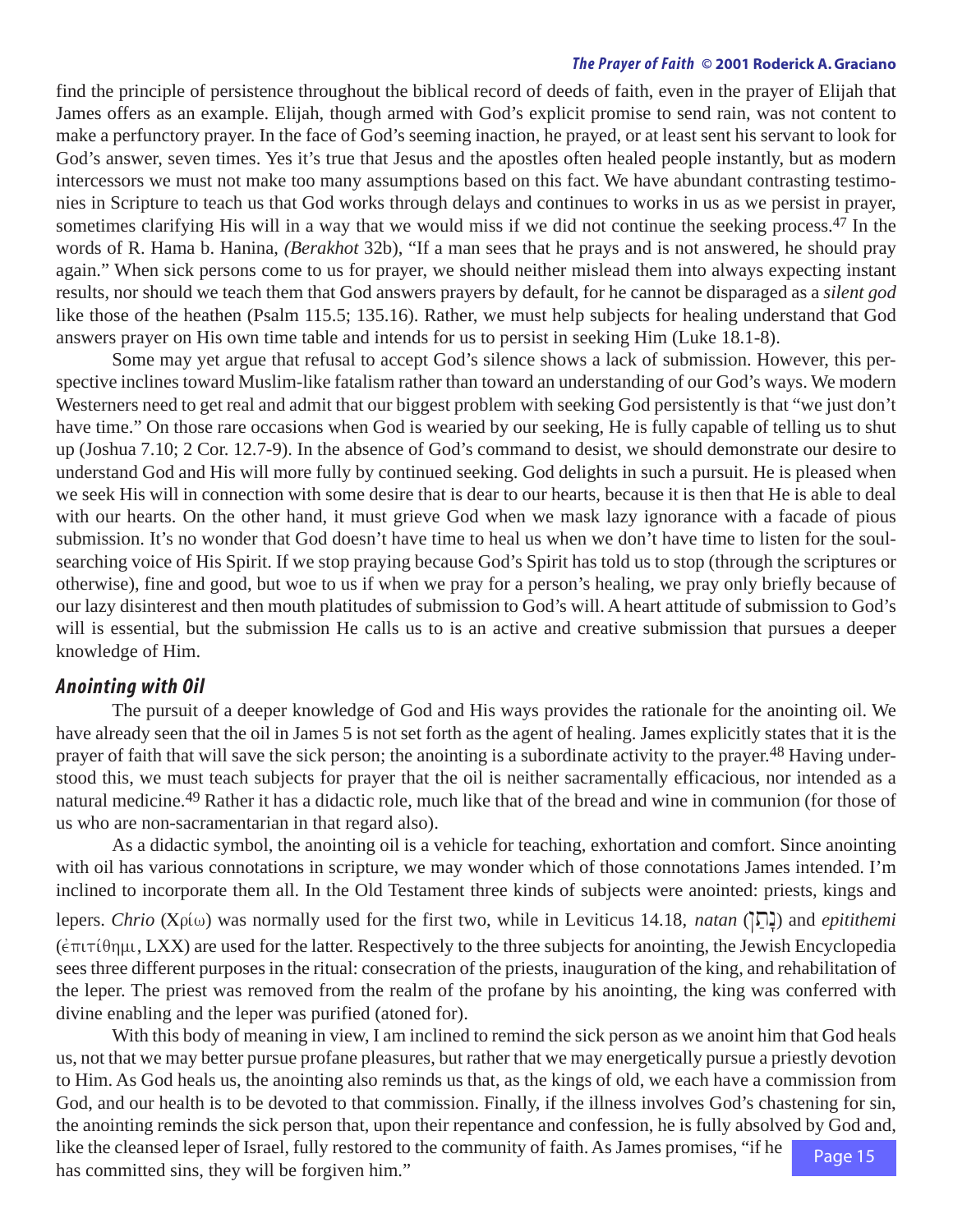#### <span id="page-15-0"></span>*The Confession Of Sin And The Forgiving Of Offenses*

Mark Buchanan insightfully describes people who doubt their forgiveness and despair of their confession, precisely because it was *not public.*[50](#page-21-0) They confessed their sin privately to God, and were even encouraged to take God at His word and believe Him for forgiveness, but they missed that part of God's word that teaches confession to others when our sin has affected others (and it usually does). Consequently, like King David in Psalm 32.3-5, they have experienced what Buchanan calls "osteoporosis of the soul." They cannot humble themselves before another person, and so cannot feel God drawing near (see James 4.6,8). Oh, how we have struggled with this humbling discipline of public confession! Oh yes, we explain away the lack of public confession in our churches with good excuses: "That's Roman Catholic superstition," or "Public confession provides a platform for exhibitionists and more fuel for gossips." The inescapable facts are, however, that James commands it *and* there has always been a wise and circumspect way to "confess [our] sins to one another," without promoting scandal or falling into false sacerdotalism. Buchanan gives some wise guidelines, including: "Confession should be neither vague…nor overly graphic"; beware of "confessing a lot of others people's sin beside or instead of your own"; and "be wary of mistaking confession for repentance." If falls to each team of local church leadership to establish a protocol for public confession in their church, and specifically for confession in the context of a request for healing, and then to teach that protocol to their congregation. Let history spur us forward: all the great revivals and awakenings of the past have been marked—if not ignited—by the public confession of sin. If we desire vibrant spirituality in our congregations and deep restoration for those seeking healing, we must teach our people how to "confess your sins to one another."

With regard to the confession-healing connection, James undoubtedly draws on the principles of Psalm 66.18 and Proverbs 3.12. James encouraged the public confession of sin together with prayer for healing in 5.16, because he knew that unconfessed sin would hinder our prayers (and conversely that humbling ourselves would help them), and also because he knew that chastening for sin was sometimes the cause of the illness. Confession, with its implied repentance, would remove any personal barriers to God's answer, and if the illness were a chastening, it would remove any purpose for the illness to continue.

The prayer of faith passage in Mark 11 includes the principle of forgiving others for the same reasons. Some manuscripts add verse 26 to Mark 11.25, reinforcing the principle as in Matthew 6.15 with: "but if you do not forgive, neither will your Father who is in heaven forgive your transgressions." Obviously, if we stand outside of God's forgiveness, we can hardly expect our prayers for miraculous healing to be answered, and again, considering the possibility of chastening, the illness may have come upon a person precisely because they were unwilling to forgive. These thoughts should guide us elders as we obey the instructions of James 5 and minister those who request the prayer of faith for healing.

#### **The Imperative of Obedience**

Of course, as I've outlined above, there are alternative approaches to James healing passage. While I don't expect every reader to adopt my understanding of the prayer of faith, I do hope that this paper will spur each one to a more faithful obedience to James' instructions, however understood. We cannot in good conscience apply James' instructions on healing in a half-hearted manner. If the model I have presented is unacceptable, so is ignoring James 5.13-18. If we go to our graves insisting that their is insufficient data in the New Testament to warrant a confident application of the James 5 passage, I hope we will be prepared as we step into eternity to explain to our Master why we believed He gave us a responsibility without the necessary information to fulfill it. I believe that James 5.14 presents elders and pastors with a definite responsibility in the church, and that the teaching of Christ provides the keys we need to apply it. God grant us success as we seek Him more zealously than ever for a holistic healing ministry to the people of God.  $\triangle$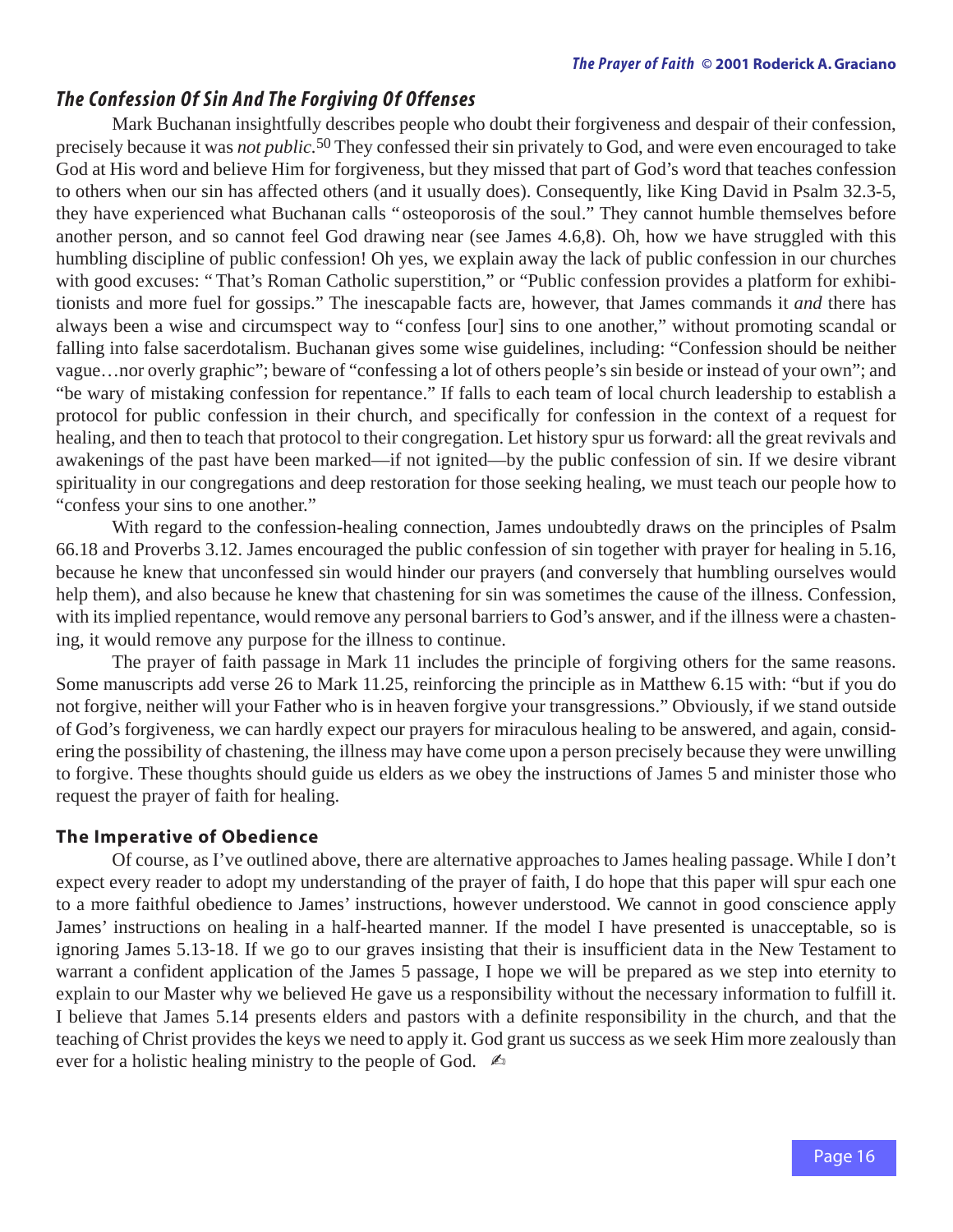## **Appendices**

## <span id="page-16-0"></span>*1. James 5.13-18 Diagrammed* **An English Sentence Diagram Based On The Greek Text**

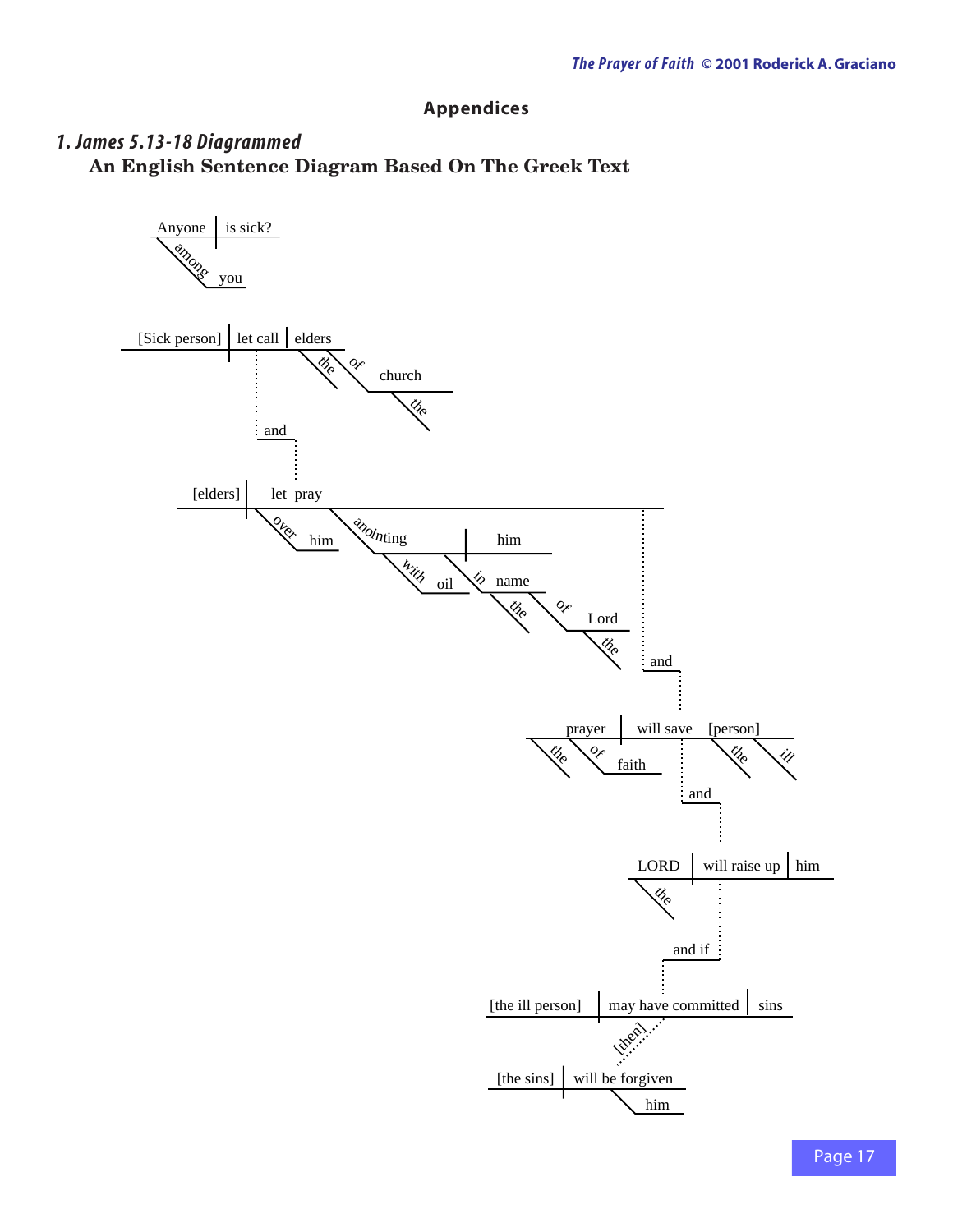## *2. Passages on Anointing with Oil, Listed by Term*

#### **Alei j fwv**

Gen. 31.13: anointing a pillar Exodus 40.13: anointing Aaron to serve as priest! Morrish; Zondervan reads  $\chi$  $\rho$ ίσεις. Num. 3.3: Aaron's anointed sons. Ruth 3.3: Ruth washing. 2 Sam. 12.20: David washing. 2 Chron. 28.15: Medicinal balm. Ezekiel 13.10-15: plastering a wall. Dan. 10.3: cosmetic as in various passages. Mat. 6.17 Mark 6.13; 16.1 Luke 7.38, 46 John 11.2; 12.3 James 5.14

#### **Χρίσμα**

1 John 2.20, 27

 $Xo$ *C* $\omega$ 

Exodus 29.2; Num. 6.15: cooking? Exodus 29.7,29: anointing the priest. Exodus 29.36: sanctifying the altar. Leviticus: consistently of anointed priests. Num. 7: consecrating furniture. Duet. 28.40: general application. Judges 9.8: anointing a king. 1,2 Sam; 1,2 Chron; Psalms.: consistently of consecrating kings. Isaiah 25.7: cosmetic. Isaiah 61.1: messianic. Jer. 22.14: painting a house. Ezek. 16.9: medicinal. Dan. 9.24: consecrating the Holy of Holies. Hosea. 8.10: kings. Amos 6.6: cosmetic. Luke 4.18 Acts 4.27 10.38 2 Cor. 1.21 Heb. 1.9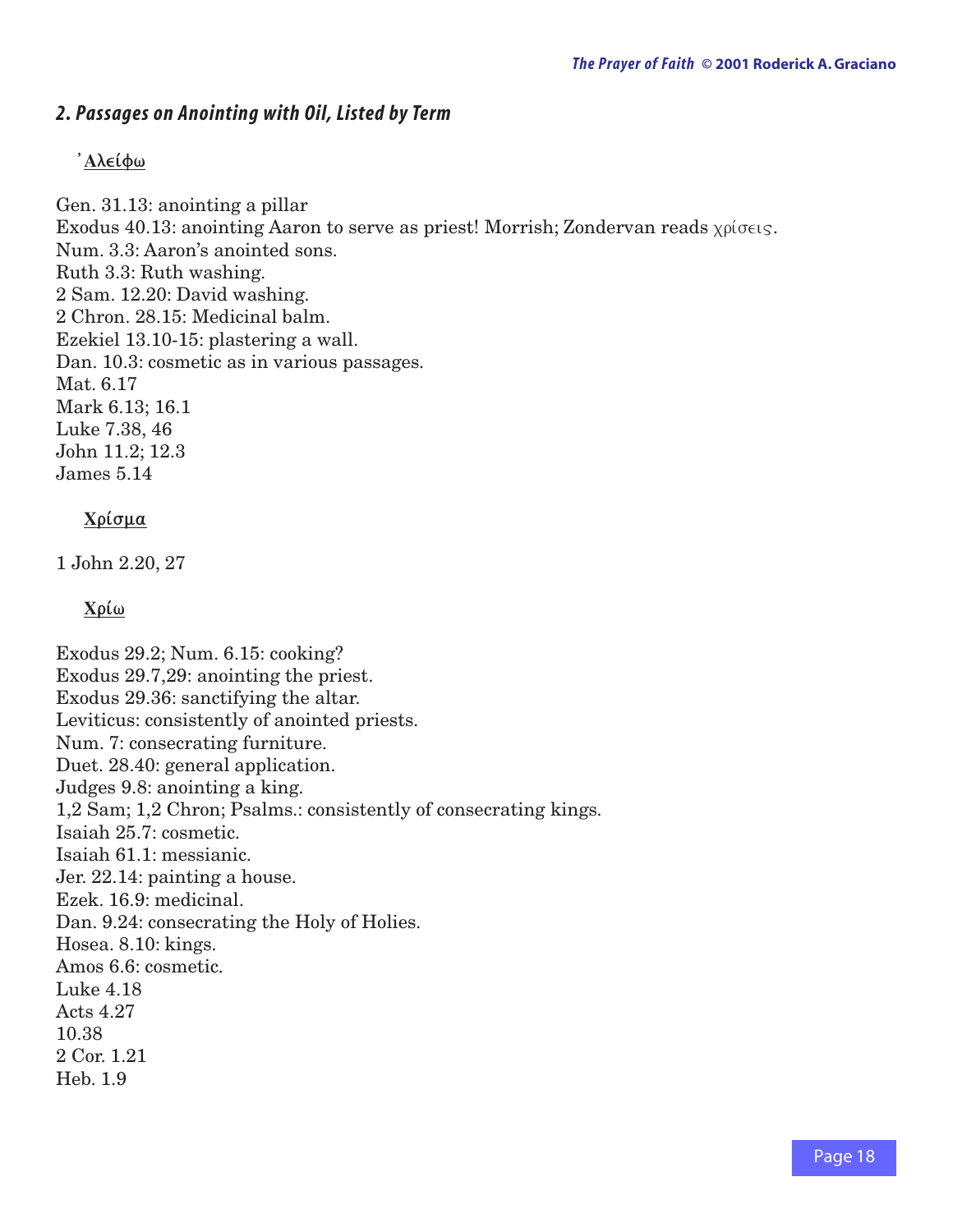#### <span id="page-18-0"></span>*3. The Meaning of the Word Faith in Scripture*

James actually mentions two kinds of faith. First, the faith of Hebrews 11.1: "Now faith is the assurance of things hoped for, the conviction of things not seen." This is the unwavering faith that does not doubt of James 1. The second is "the concept of faith in accordance with the rabbinic assertion of *'emuna,* which means the assertion of monotheism! Faith…for James it is orthodox opinion.["51](#page-21-0) This is the faith of James 2: "You believe that God is one. You do well; the demons also believe, and shudder. But are you willing to recognize, you foolish fellow, that faith without works is useless?"

Which concept of faith is in view in James 5.15? Is James talking about a prayer that does not doubt, or is he referring to a confession of orthodoxy? Is there a third alternative, such as simple trust in God's character? No, we must have some basis to import a meaning of faith that is alien to our context. Apart from such a basis, we must interpret  $\pi(\sigma\tau)$  consistently with James' other usage. Is then James' "prayer of faith" a recitation of the *Shema?* Hardly! James' whole discussion of "orthodox faith" is about a faith that *cannot* save  $(2.14: \mu \eta)$  δύναται ή πίστις σώσαι αὐτόν). In 5.15 he is talking about a faith that will save ( $\eta$   $\epsilon \dot{\nu} \chi \dot{\eta}$   $\tau \dot{\eta}$   $\tau \dot{\eta}$   $\tau \dot{\epsilon} \omega$   $\sigma \dot{\omega}$   $\epsilon \dot{\epsilon}$  to  $\nu$  κάμνοντα). We are left with James' first concept of faith, the faith that does not doubt.

Still other meanings of the word faith are used by Paul. Paul emphasizes the exercise of faith in justification (Gal. 2.16), i.e. faith in the finished work of Christ. He does not ignore the part faith plays in living out the Great Commission after justification though. Consider his mention of the gift of faith in 1 Corinthians 12; his hope that as the Corinthians' faith grows his ministry will expand (2 Cor. 10.15); his summation of the Christian life as "πίστις δι' άγάπης ένεργουμένη" ("faith working through love," Gal. 5.6). In the epistles to the Thessalonians, Paul speaks of a faith that produces action, but he seems to have basic Christian faith in mind, with the specific fruit of endurance in persecution and consistent righteous living (1 Thess. 1.3, 8; 3.7,8; 2 Thess. 1.3,4, 11; 2.13). This is in contrast to "mountain-moving" faith for a specific challenge in prayer, though we must recognize that the line is thin between a faith that supernaturally carries one through persecution and a faith that pulls some other miracle down from the hand of God. It strikes me that the primary difference is the clear revelation we have on the former. It takes little discernment to understand from the scriptures that God wills us to stand firm and not deny Christ nor give in to immorality in the face of persecution. We can pray in faith: "Lord, give me the power to stand firm even in the face of death or torture." The quality of faith is the same as that for praying, "Lord heal this cripple." The only difference is the further discernment required for the latter. In 1 Timothy 1.19 we find faith used to mean "the life of faith." *Faith,* like *love,* should summarize the Christian life. In 2.7 find reference to "the true faith," and so we have *faith* as a religious system, or set of religious beliefs (4.7; 5.8; 6.21; 2 Tim. 3.8). Then in 1 Timothy 4.12, faith is listed along with speech, life, love and purity as something for Timothy to "be an example in," and in 6.11 is listed with righteousness, godliness, love, endurance and gentleness as something to "pursue" (cf. 2 Tim. 2.22). Likewise, in the chiastic verse 4 of Philemon,<sup>[52](#page-21-0)</sup> Paul professes to have heard of Philemon's faith, and since it is not news that Philemon was a believer, we quickly realize that he is talking about the *outworking* of Philemon's faith. Again faith in Christ is seen as the impetus behind righteous and benevolent works.

In 1 Peter 1.5, we find the shield of faith (cf. Eph. 6.16), the same faith that is refined by trials (v.7), whose object is God (v.21). In 2 Peter, *faith* appears in the salutation as that gift of God that allows us to know Him.

In 1 John, faith is that belief in Christ that lifts a person above the trials and temptations of the age, "the victory that has overcome the world." In Jude, we have again faith as the orthodoxy we must contend for. In Revelation, the emphasis is on faithfulness in tribulation.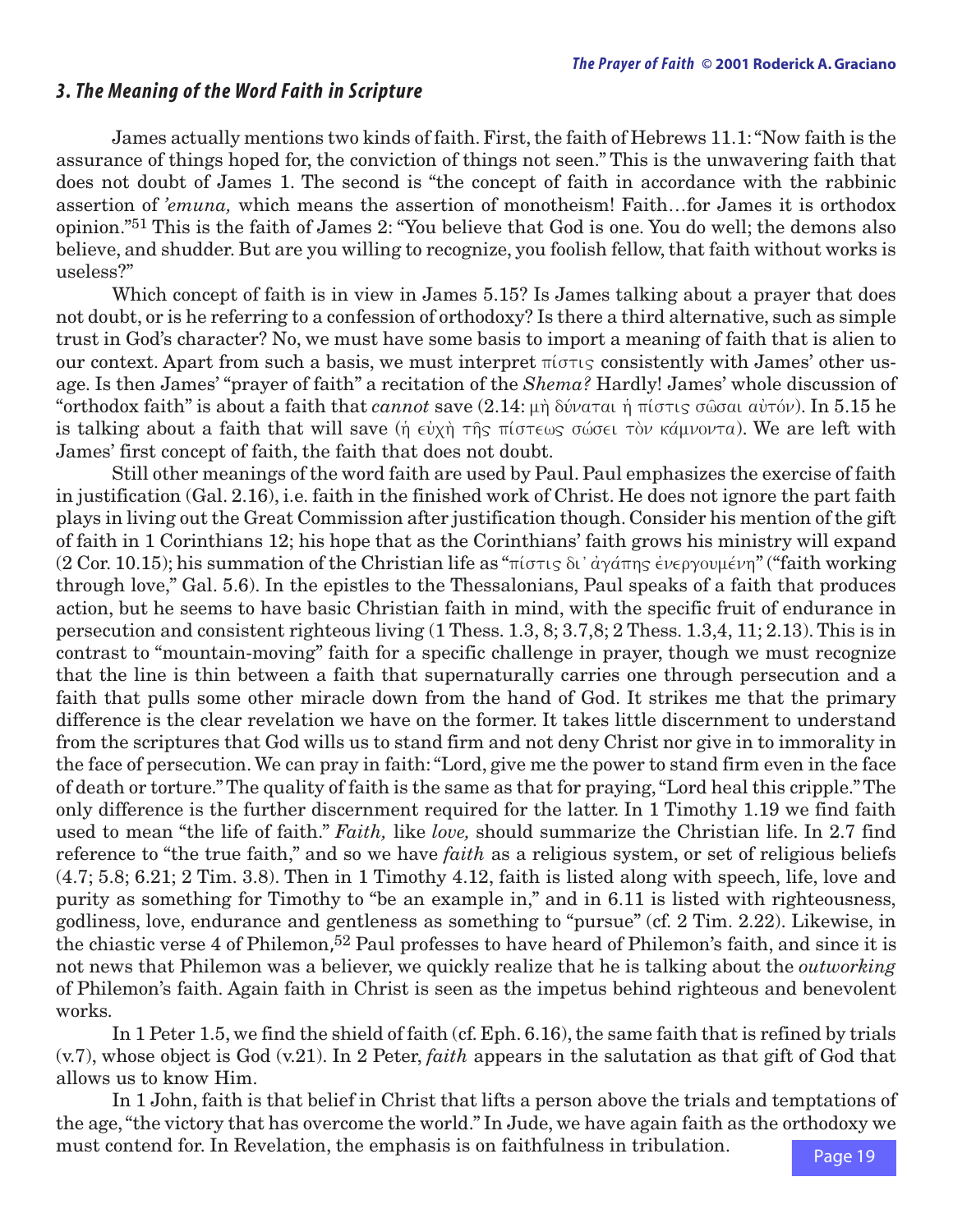#### **Footnotes**

- <span id="page-19-0"></span><sup>1</sup> Cf. Hebrews 12.13 and Revelation 2.3. Also Job 10.1: 17.2 in LXX.
- $2$  For  $R\Box$  in LXX.
- <sup>3</sup> προσευχ $\hat{\eta}$  προσηύξατο is a Hebraic way of saying "prayed earnestly."
- 4 *United Bible Society's Greek New Testament,* 3rd ed.
- <sup>[5](#page-1-0)</sup> English Scripture quotes NASB unless otherwise noted.<br>  $\frac{6}{10}$  Today's Handbook for Solving Bible Difficulties (Bethan
- <sup>6</sup> *Today's Handbook for Solving Bible Difficulties* (Bethany House, Minneapolis, 1990).<br><sup>7</sup> Kelsey, Morton T. Healing and Christianity (Harper & Row, New York, 1973), p.180.
- [7](#page-2-0) Kelsey, Morton T. *Healing and Christianity* (Harper & Row, New York, 1973), p.180.
- $\frac{8}{9}$  $\frac{8}{9}$  $\frac{8}{9}$  Ibid., p. 205.
- [9](#page-3-0) For a thorough discussion of the Hebraic nature of James, see W. E. Oesterley, *The Expositor's Greek Testament* (Grand Rapids, MI: Wm. B. Eerdmans Publishing Company, 1979), Introduction, pp. 391-413.
- [10](#page-3-0) See sentence diagram in appendix.
- 11 O'Brien, David E. *Today's Handbook for Solving Bible difficulties* (Bethany House Publishers, Minneapolis, 1990), p. 337.
- 12 Ibid., p. 341.
- [13](#page-4-0) Kelsey, Morton T. *Healing and Christianity* (Harper & Row, New York, 1973), p. 209.<br>14 Blue Ken: *Authority to Heal* (Downers Grove II.: Intervarsity Press, 1987) p. 24 Ita
- 14 Blue, Ken; *Authority to Heal* (Downers Grove, IL: Intervarsity Press, 1987), p.24. Italics mine. In describing this ritual, Boettner adds the sad comment that "no matter how good the priest or his prayer, he still cannot assure the dying person of heaven. The best he can do is to get him into purgatory, there to suffer the pains of fire." (Boettner, Lorain *Roman Catholicism* (Presbyterian and Reformed Publishing Co., Phillipsburg, 1962), p. 191.)
- 15 Dispensationalism is a form of biblical interpretation derived from the teachings of John Nelson Darby (1800-82) of Dublin, Ireland, a leader of the Plymouth Brethren, and popularized by C. I. Scofield (1843-1921) in his *Scofield Reference Bible* (1902-1909 and revised in 1917). It emphasizes the idea that God *dispenses* redemption differently in different eras, and maintains a rigid discontinuity between the different dispensations.
- [16](#page-4-0) Calvin, John; *Institutes of the Christian Religion* (Presbyterian Board of Publication, Philadelphia, 1813), IV, xviii.
- <sup>17</sup> The power that lingered in Elisha's bones implies that his fatal illness could not be blamed on any breach in his relationship with God (2 Kings 13.14,20-21). Neither do we suspect Paul of lack of faith for leaving "Trophimus sick in Miletus" (2 Timothy 4.20).
- [18](#page-5-0) David E. O'Brien has well said, "But faith is like manna. We can't collect it. God gives the faith we need when we need it." *Today's Handbook for Solving Bible difficulties* (Bethany House Publishers, Minneapolis, 1990), p. 338.
- <sup>19</sup> Besides, James would have used the adjective  $\pi \iota \sigma \tau \circ S$  and said "faithful prayer" plainly if that had been his intent.
- 20 Someone might argue that the meaning in James 1.6 is that one should not doubt *the guidance he receives from God* when he asks. However, verse 7 shows that the doubt comes before receiving the answer to the prayer, not after.
- [21](#page-5-0) See W. E. Oesterley, *The Expositor's Greek Testament* (Grand Rapids, MI: Wm. B. Eerdmans Publishing Company, 1979), Introduction, p. 423.
- <sup>22</sup> διακριθή is 1 aor. pas. subj. The meaning of *diakrino* depends on the voice. Active voice means differentiate, judge (and is sometimes translated discern); middle and passive take on the meaning "to doubt or dispute." The root idea is *deliberation.* The principle here is that if we begin to judge ourselves, i.e., doubt, after having supposedly come to believe something, it shows that we have not truly come to a conviction about the evidence after all. When it comes to spiritual discernment, deliberation in the process of seeking God is good; deliberation after God has revealed His will is doubting.
- [23](#page-6-0)  $\lambda \alpha \mu \beta \acute{\alpha} \nu \in \tau \in$ : Majority Text.<br>24 The only difference being that
- [24](#page-6-0) The only difference being that Mark's context uses the verb form of the word *faith* while James' uses the noun.
- <sup>[25](#page-6-0)</sup> The Greek fathers apparently preferred  $\delta \iota \sigma \tau \dot{\alpha} \zeta \omega$ , (e.g. 1 Clement 11.2).
- [26](#page-7-0) James, writing before the evangelists, was probably the first to so use  $\delta$ takpiv $\omega$ , probably to translate the Aramaic word  $\lambda$ likely used by Christ (TDNT, pp. 948, 949).
- 27 Other occurrences where  $\delta$ ιακρίνομαι is translated as "doubting" are instructive in that they have to do with not doubting direction or promises from God (Acts 10.20; 11.12; Romans 4.20). In the case of Romans 14.23, the term is in pointed contrast to faith.
- 28 James seems well acquainted with the Sermon on the Mount. Compare, for example, James 5.12 with Matthew 5.33-37.
- <sup>29</sup> Both Christ's teaching and James' even bring in the issue of forgiveness, though from different perspectives. The concept of inward purification in preparation for petitioning the Lord is common to both passages.
- <sup>30</sup> The concept of 'prayer without doubt' has been often perverted by the idea that doubt can be erased by an energetic application of the will. "Just believe! Reject the doubts that Satan is throwing at you." But wait—can I will myself into believing I will receive something just because I want that something? Is there no basis for faith other than my personal decision to believe a certain thing? Shall I just "name it and claim it"? What if God does not intend for me to have a new Cadillac? No amount of willing to believe or brainwashing of myself will produce James' prayer of faith, for John teaches us that we must ask according to God's will. Biblical faith always has a basis in God, whether in His word, an implication of His character, or a unique quickening of

His Spirit. If we have no basis of faith from God, we cannot manufacture it for ourselves. I cannot pray the prayer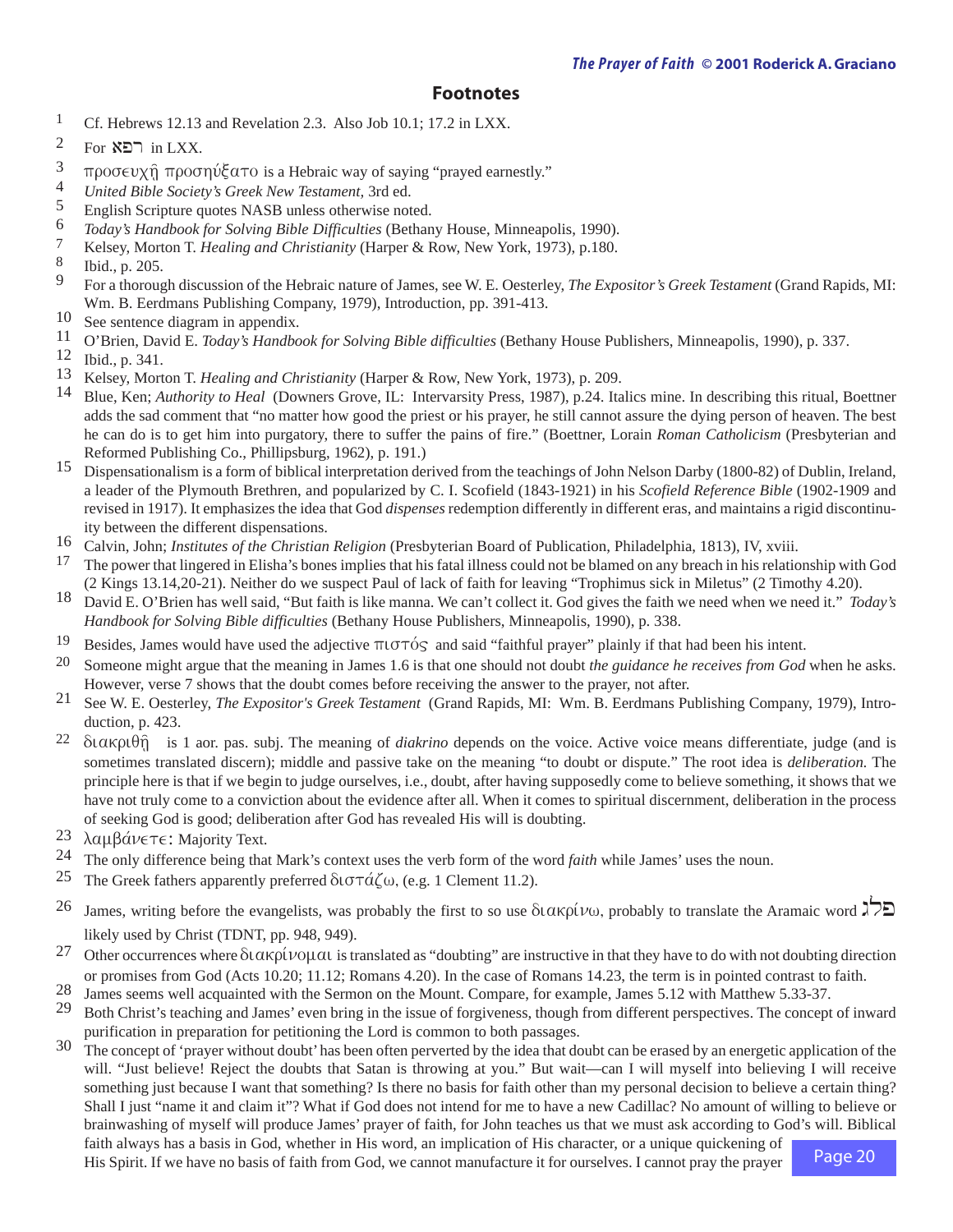<span id="page-20-0"></span>of faith if I have received no direction from God regarding the subject of that prayer.

- [31](#page-7-0) W. Binghan Hunter, in *The God Who Hears* (IVP, Downers Grove, 1986), p. 12, fittingly defines prayer as "a means God uses to give us what he wants."
- [32](#page-7-0) We regularly apply general principles in the Bible to specific cases in life. How do we know it is not God's will that Christians marry unbelievers, for example? The Bible doesn't say explicitly, "Thou shalt not marry a non-Christian!" Scripture does however give us the general principle: "Do not be bound together with unbelievers" (2 Corinthians 6.14). The context of this passage says nothing explicitly about marriage, and yet we discern from its general principle some specific applications to marriage, business, and religious affiliation.
- $\frac{33}{1}$  $\frac{33}{1}$  $\frac{33}{1}$  I use the term "charismatic" in the biblical sense of "pertaining to the Holy Spirit's working through spiritual gifts," rather than with reference to the theological movement.
- <sup>34</sup> The burden of proof falls heavily upon those who insist that God speaks only through the Scriptures. They must not only justify limiting the concept of "God's word" to the canonical text, but they must also deal with a Bible full of precedents for extra-canonical revelations. How did David know it was God's will to save Keilah (1 Samuel 23.2) or how did Elijah know that God would finally send rain again in answer to his prayers (1 Kings 18)? Did Jesus have a chapter and verse that revealed the Father's will to wither the fig tree? Where in the Bible did Agabus find that "a severe famine would spread over the entire Roman world" (Acts 11.28). Was it a passage from the Septuagint that kept Paul from entering Bythinia or led him to go to Macedonia (Acts 16.6-10)? How did Paul know that the cripple in Lystra had the faith to be healed (Acts 14.8-10)? How were the Corinthian prophets supposed to know when to sit down (1 Corinthians 14.30)? To limit the Spirit now to the printed text is dispensational lunacy!
- 35 The Westminster Confession of Faith, Chap. 1, Art. X.
- 36 Douglas, J. D. *The Concise Dictionary of the Christian Tradition,* p. 354, and George, Timothy "Dr. Luther's Theology," *Christian History,* Issue 34, p. 19.
- 37 For those who struggle with the idea that God still speaks directly to His people today, I recommend Jack Deere's book, *Surprised By The Voice Of God* as a discussion starter.
- [38](#page-9-0) Compare David's importunate demands that God answer him, as in Psalm 4.1 and 13.3.
- 39 Isaiah 8. 19,20; 1 Thessalonians 5.21,22.
- <sup>[40](#page-9-0)</sup> While I believe an essential ingredient of the prayer of faith is a definite answer from God, I do not put a deadline on it. Abraham prayed for 25 years after receiving the promise of a son before that son was given; some of our prayers of faith may not be answered in our life-time. I believe, though, that the prayer of faith is to be prayed persistently until fulfilled (Luke 18.1-8), or until God grants assurance in some other manner that the prayer has been heard and will be granted, making further prayer superfluous.
- [41](#page-10-0) While the Bible uses the word *faith* with various related meanings (See Appendix 3), I would suggest that when the Scriptures are specifically speaking of an *act* of faith, whether an act of trusting Christ for salvation or the act of healing a sick person, they are speaking of a process with this general sequence.
- 42 Quote from NIV.
- <sup>[43](#page-11-0)</sup> Though Kaaren has had repeated dental problems of a similar nature through the years, the length of time from her healing until the next incident, possibly with the same tooth, confirms that God truly took care of the problem at the time of the prayer. It was not a psychosomatic sense of feeling better for a short time, only to have the symptoms reappear after the euphoria of the prayer wore off. Since that time, we have sought the Lord again, once or twice regarding dental crowns for my dear wife. On those occasions, God has not granted healing, but rather financial provision. Her healing in 1974 seems to have had special purpose as a testimony to the liberal church we attended at the time, and certainly as an encouragement to our young faith. The provision of my needy friend's car, related above, serves as another example of the prayer of faith: God had revealed His will, we had prayed with assurance, and God, for His own holy purposes, granted our specific request.
- [44](#page-12-0) In America we have two big hurdles at this point: our love of privacy and our lack of house-to-house type shepherding (Acts 20.20).
- 45 See 2 Kings 5.15,16; Acts 14.13-15.
- <sup>[46](#page-13-0)</sup> It is instructive to compare the synoptic accounts of the disciples query as to why they could not cast out a demon (Mat. 17.19; Mark 9.28). In Matthew Jesus replies, "Because you have so little faith…" In Mark, Jesus says, "This kind can come out only by prayer." The synthesis of these two statements of our Lord implies that sufficient faith for the task is arrived at by prayer. I suggest that the prayer in view is prayer to discern God's will, which discernment then becomes the basis for faith and action.
- [47](#page-14-0) We even have the hint in Daniel 10 that persisting in prayer may aid the passage of God's answer through barriers of demonic resistance.
- [48](#page-14-0) See sentence diagram in [Appendix 1.](#page-16-0)<br>49 While non-Catholic scholars reject the
- While non-Catholic scholars reject the sacramental view of the anointing oil, many still incline toward the medicinal view. I wish they could see the weakness of the distinction between the two views. To name a specific medicine in such a context cannot help but encourage superstitions about it. If James had intended natural, medicinal therapy, he had language at his disposal to make that explicit.

Burdick gives his rationale for the medicinal view, but puts two much weight on his word study: "The overall emphasis of the paragraph is prayer. So the anointing is a secondary action. There are a number of reasons for understanding this

application of oil as medicinal rather than sacramental. The word *aleipsantes* ('anoint') is not the usual word for sacramental or ritualistic anointing. James could have used the verb chrio if that had been what he had in mind...It